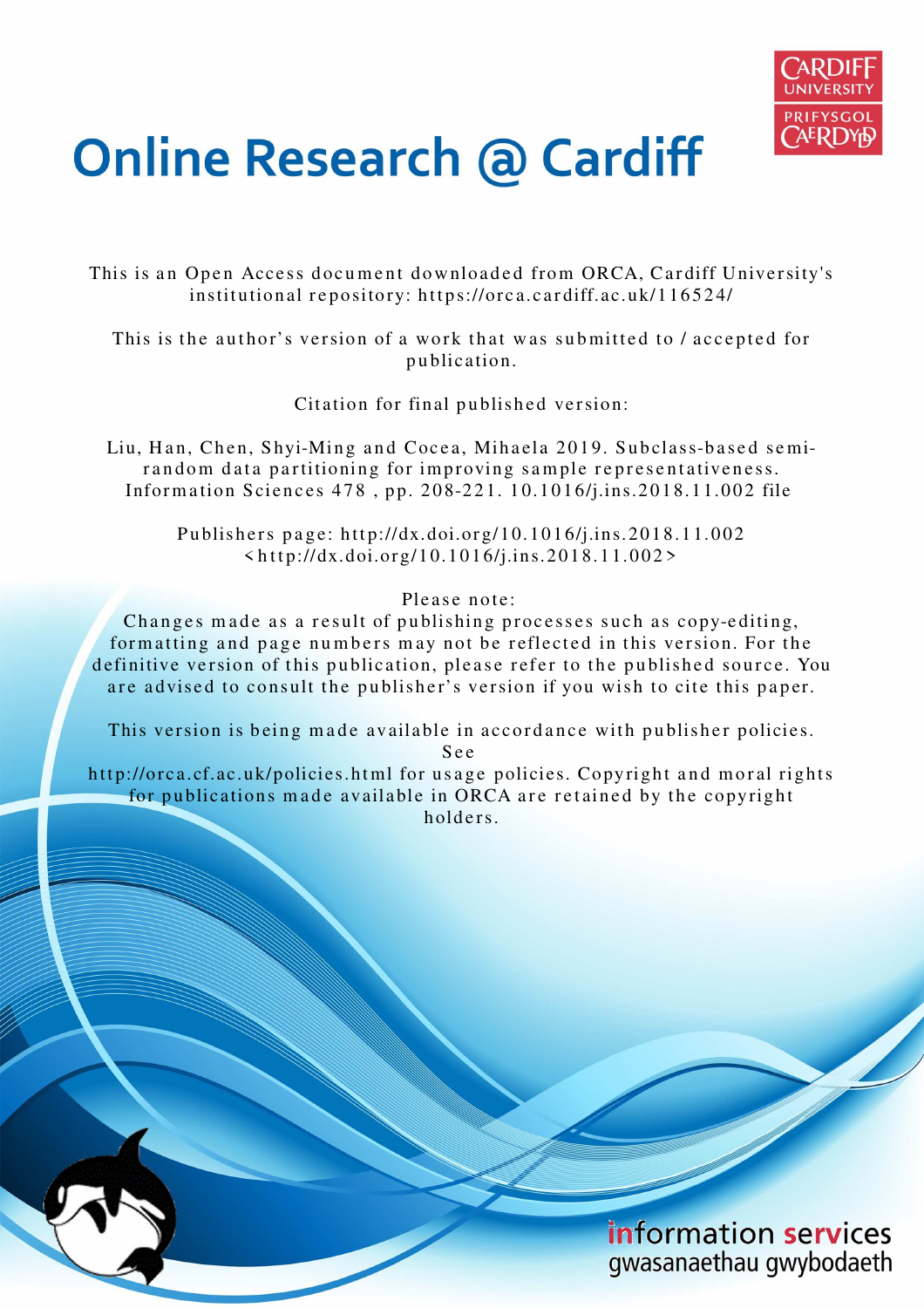# Subclass-based semi-random data partitioning for improving sample representativeness

Han Liu<sup>a</sup>, Shyi-Ming Chen<sup>b,\*</sup>, Mihaela Cocea<sup>c</sup>

 ${}^{a}$ School of Computer Science and Informatics, Cardiff University, Queen's Buildings, 5 The Parade, Cardiff, CF24 3AA, United Kingdom

<sup>b</sup>Department of Computer Science and Information Engineering, National Taiwan

University of Science and Technology, Taipei, Taiwan <sup>c</sup>School of Computing, University of Portsmouth, Buckingham Building, Lion Terrace,

Portsmouth, PO1 3HE, United Kingdom

# Abstract

In machine learning tasks, it is essential for a data set to be partitioned into a training set and a test set in a specific ratio. In this context, the training set is used for learning a model for making predictions on new instances, whereas the test set is used for evaluating the prediction accuracy of a model on new instances. In the context of human learning, a training set can be viewed as learning material that covers knowledge, whereas a test set can be viewed as an exam paper that provides questions for students to answer. In practice, data partitioning has typically been done by randomly selecting 70% instances for training and the rest for testing. In this paper, we argue that random data partitioning is likely to result in the sample representativeness issue, i.e., training and test instances show very dissimilar characteristics leading to the case similar to testing students on material that was not taught. To address the above issue, we propose a subclass-based semi-random data partitioning approach. The experimental results show that the proposed data partitioning approach leads to significant advances in learning performance due to the improvement of sample representativeness.

Keywords: Machine learning, Classification, Data mining, Decision tree

Preprint submitted to Journal of  $\mu$ <sub>TF</sub>X Templates November 6, 2018

<sup>∗</sup>Corresponding author

Email addresses: liuh48@cardiff.ac.uk (Han Liu), smchen@mail.ntust.edu.tw (Shyi-Ming Chen), mihaela.cocea@port.ac.uk (Mihaela Cocea)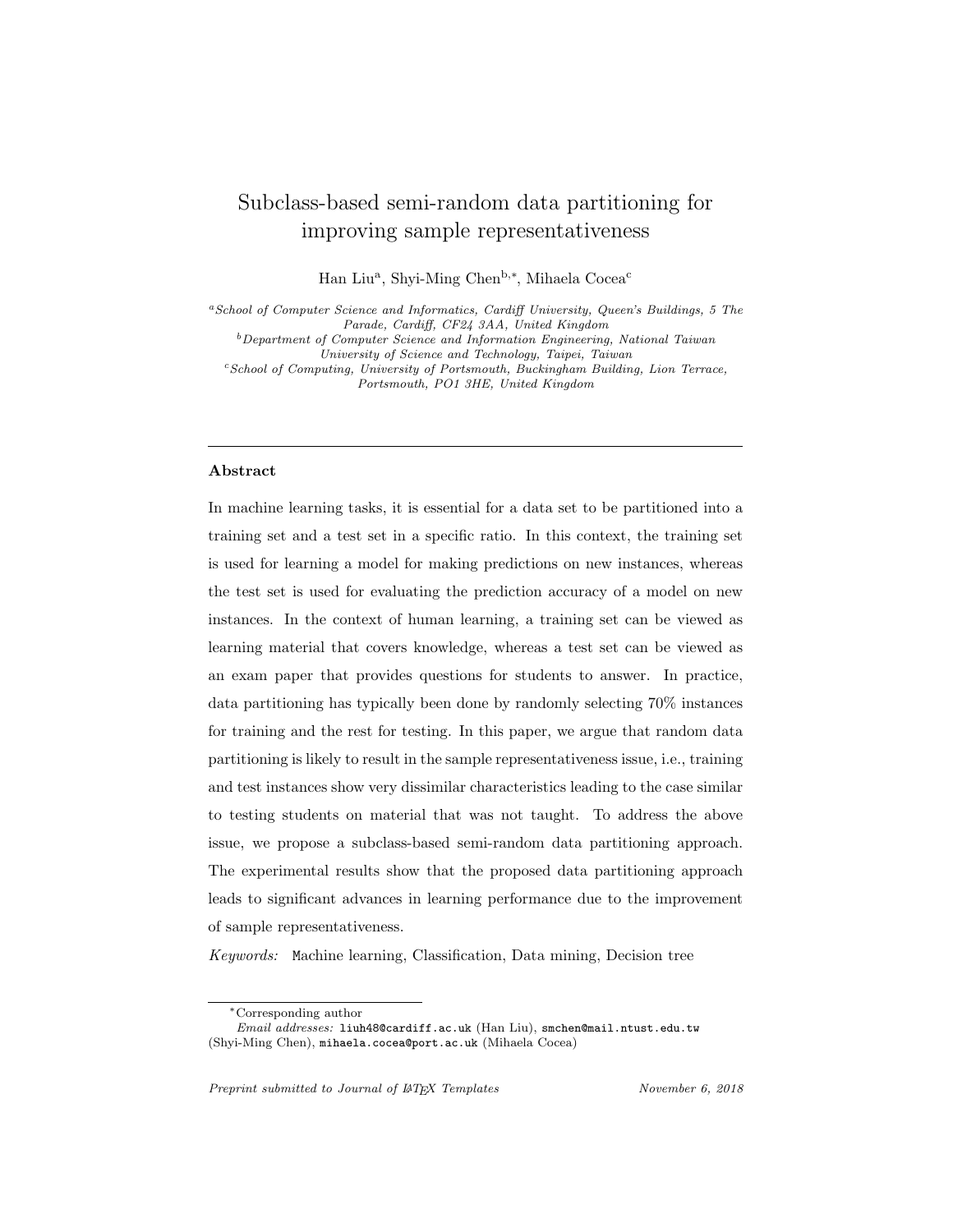#### 1. Introduction

It has been a very popular strategy to adopt machine learning approaches for the purposes of knowledge discovery (e.g., [11, 39, 43]) and predictive modelling (e.g., [1, 32, 33]), which involves the training and testing stages. The former stage aims at learning a model from data, whereas the latter stage aims at evaluating the confidence/prediction performance by using new data. In order to fulfill the above aims, data partitioning is usually needed to obtain a training set and a test set. For knowledge discovery tasks, the use of a training set aims for discovering new patterns, whereas the use of a test set aims for evaluating the degree to which the discovered patterns can be trusted. For predictive modelling tasks, the use of a training set aims for building a model that can make predictions on new data, whereas the use of a test set aims for evaluating the prediction accuracy of the model. In the rest of this paper, we focus on classification, which is a special type of machine learning tasks.

In practical machine learning [42], it has been the usual practice to partition a data set by randomly selecting 70% of the instances to form the training set and 30% of the instances to form the test set. As argued in [21], random data partitioning is likely to result in the sample representativeness issue, in which the test data show the characteristics very dissimilar to the ones of the training data. In a machine learning task, it is essential to make sure that testing is on something that can be learned from the training data. Otherwise, it would lead to the case similar to testing students on material that was not taught. In this case, it could not only fail to get a good prediction performance but also to make an effective judgment of the learning ability of the chosen algorithm, while in reality the poor performance is due to the sample representativeness rather than to the learning ability of the algorithm.

In this paper, in order to address the sample representativeness issue, we propose a subclass-based semi-random partitioning approach. The contributions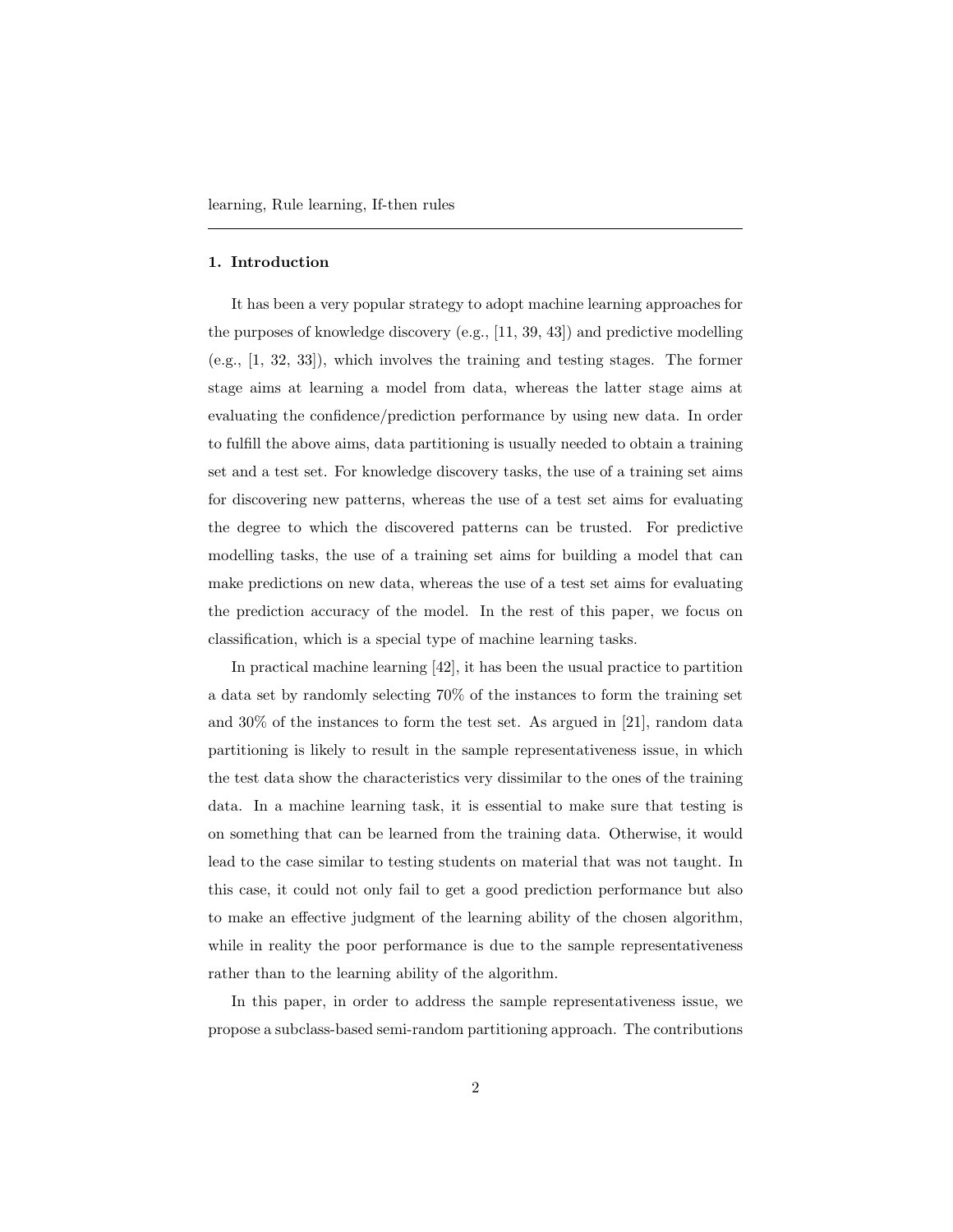of this paper include the following:

- A new approach of data partitioning is proposed, which leads to an effective increase of the similarity between training data and test data, such that it can be more effective to judge the learning ability of an algorithm.
- We demonstrate a novel application of decision tree learning algorithms in the setting of data partitioning in a semi-random way, i.e., each rule, which is extracted from a decision tree trained on a data set, is used to group instances of a specific class to form a subclass of this class, such that semi-random partitioning of data can be achieved by randomly selecting training and test instances from each subclass separately.
- We compare the proposed approach of semi-random data partitioning with the random data partitioning one as well as another more recent one in terms of the classification performance on various data sets. Our experimental results show that our proposed approach of semi-random data partitioning leads to significant advances in the classification performance due to the improvement of the sample representativeness.

The rest of this paper is organized as follows. A review of existing approaches of data partitioning is provided in Section 2 and some limitations of the approaches are identified as well. In Section 3, we illustrate the proposed approach of semi-random data partitioning and justify its significance in improving the sample representativeness. In Section 4, we make experiments by using 20 UCI data sets [18] and the results are discussed in depth to show the effectiveness of the proposed approach of semi-random data partitioning. The conclusions of this paper are drawn in Section 5 by summarizing the contributions and suggesting some further directions for this research area.

# 2. Related work

In machine learning, data partitioning can be done in several ways for experimentation, and the most popular ways include training/test partitioning and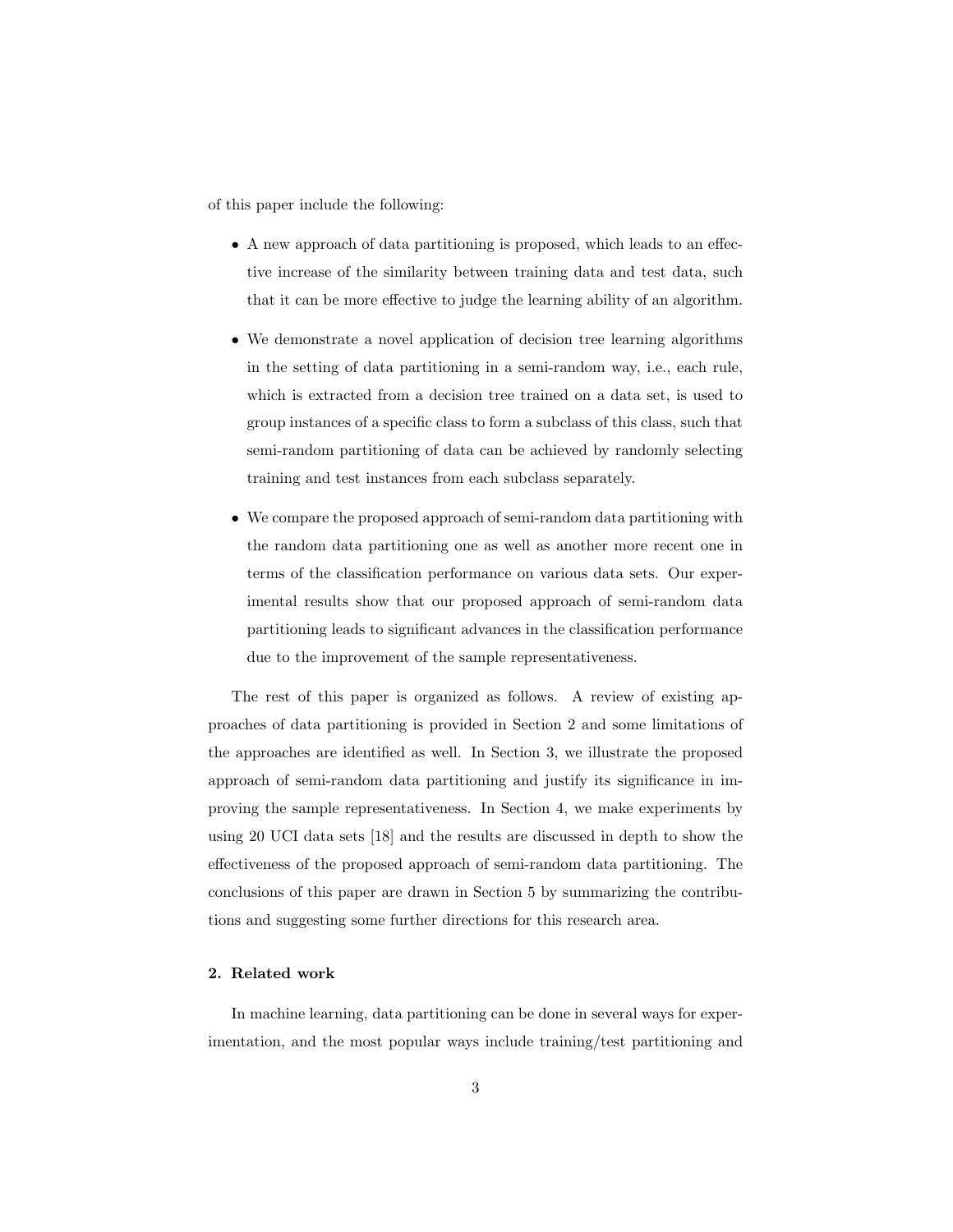cross validation [9, 12, 15]. As discussed in [28], cross validation is considered as a way of measuring the learning ability of an algorithm on a data set, i.e., it can be adopted to judge if an algorithm qualifies to get employed towards learning effectively from this data set leading to a good model. The way of training/test partitioning is usually taken towards learning a highly generalizable model from the training data set and evaluating the model confidence in a proper way by using the test data set. In reality, it is more important to measure effectively the generalizability and the confidence of each model trained on a given data set, towards proper employment of the models for classifying new instances. Therefore, this paper focuses on investigating the way of training/test partitioning.



Fig. 1. Three level framework of data partitioning [21]

In terms of training/test partitioning, a three level framework is proposed in [21], as shown in Fig. 1. The three levels are outlined as follows:

- 1. Level 1: Data is partitioned through the random sampling of a training set  $D_1$  and a test set  $D_2$  separately from the original data set  $D$ .
- 2. Level 2: A number of sub-sets  $(S_1, S_2, ..., S_n)$  are obtained through dividing the original data set D, and each subset  $S_i$  ( $1 \leq i \leq n$ ) contains instances that belong to class  $c_i$ . Each subset  $S_i$  is randomly partitioned into training and test subsets  $(S_{i.1} \text{ and } S_{i.2})$ . All the training and test subsets  $[(S_{1,1}, S_{1,2},..., S_{1,n})$  and  $(S_{2,1}, S_{2,2},..., S_{2,n})]$  are merged, respectively, for obtaining the final training and test data sets  $(D_1 \text{ and } D_2)$ .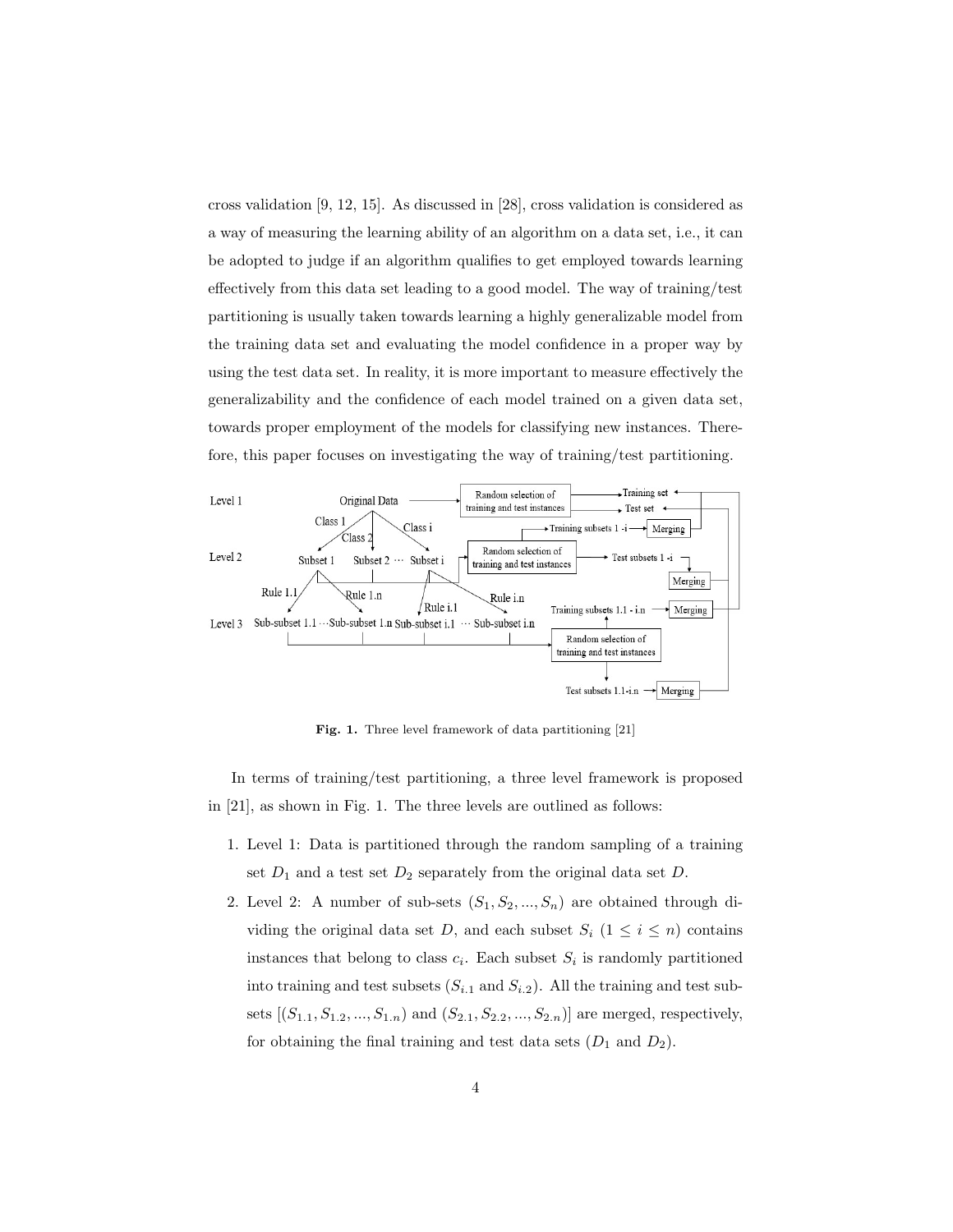3. Level 3: Each  $(S_i)$  of the subsets  $(S_1, S_2, ..., S_n)$ , which is obtained in Level 2, is subdivided into a number of sub-subsets  $(T_1, T_2, ..., T_l)$ , where each of the sub-subsets  $T_i$  contains instances that belong to a subclass of class  $C_i$ . Each sub-subset  $T_i$  is randomly partitioned into a training sub-subset and a test sub-subset. All the training and test sub-subsets  $[(T_{1.1}, T_{1.2}, ..., T_{1.m})$  and  $(T_{2.1}, T_{2.2}, ..., T_{2.m})]$  are merged, respectively, for obtaining the final training and test data sets  $(D_1 \text{ and } D_2)$ .

The three level framework essentially indicates that the design of the strategies of semi-random data partitioning involved in level 2 and level 3 is aimed at the control of the consistency between the training and test sets in terms of their characteristics, since the strategy involved in level 1 (random data partitioning) has no such control resulting in the class imbalance and sample representativeness issues as mentioned in Section 1. In particular, the strategy, which was proposed in [21] and is involved in level 2, aims at preserving the degree of class balance (frequency distribution among classes) in both training and test data sets. Since this strategy involves dividing the original data set  $D$  into several subsets  $(S_1, S_2, ..., S_n)$  by putting instances of the same class into the same subset, the strategy is referred to as class-based semi-random data partitioning.

Another strategy of data partitioning, which is referred to as stratified sampling [10, 17, 40], can also achieve preserving the frequency distribution among classes in both training and test data sets. However, for stratified sampling, it is needed to calculate the sampling probability  $(P_{training} \text{ or } P_{test})$  for each class  $c_i$  according to the selected partitioning ratio  $(r: 1-r)$  and the class weight  $W_{c_i}$  as defined in Eqs. (1) and (2).

$$
P_{training}(class = c_i) = W_{c_i} \cdot r \tag{1}
$$

$$
P_{test}(class = c_i) = W_{c_i} \cdot (1 - r)
$$
\n<sup>(2)</sup>

A comparison between stratified sampling and the class-based semi-random partitioning approach was made in [21], and the experimental results indicate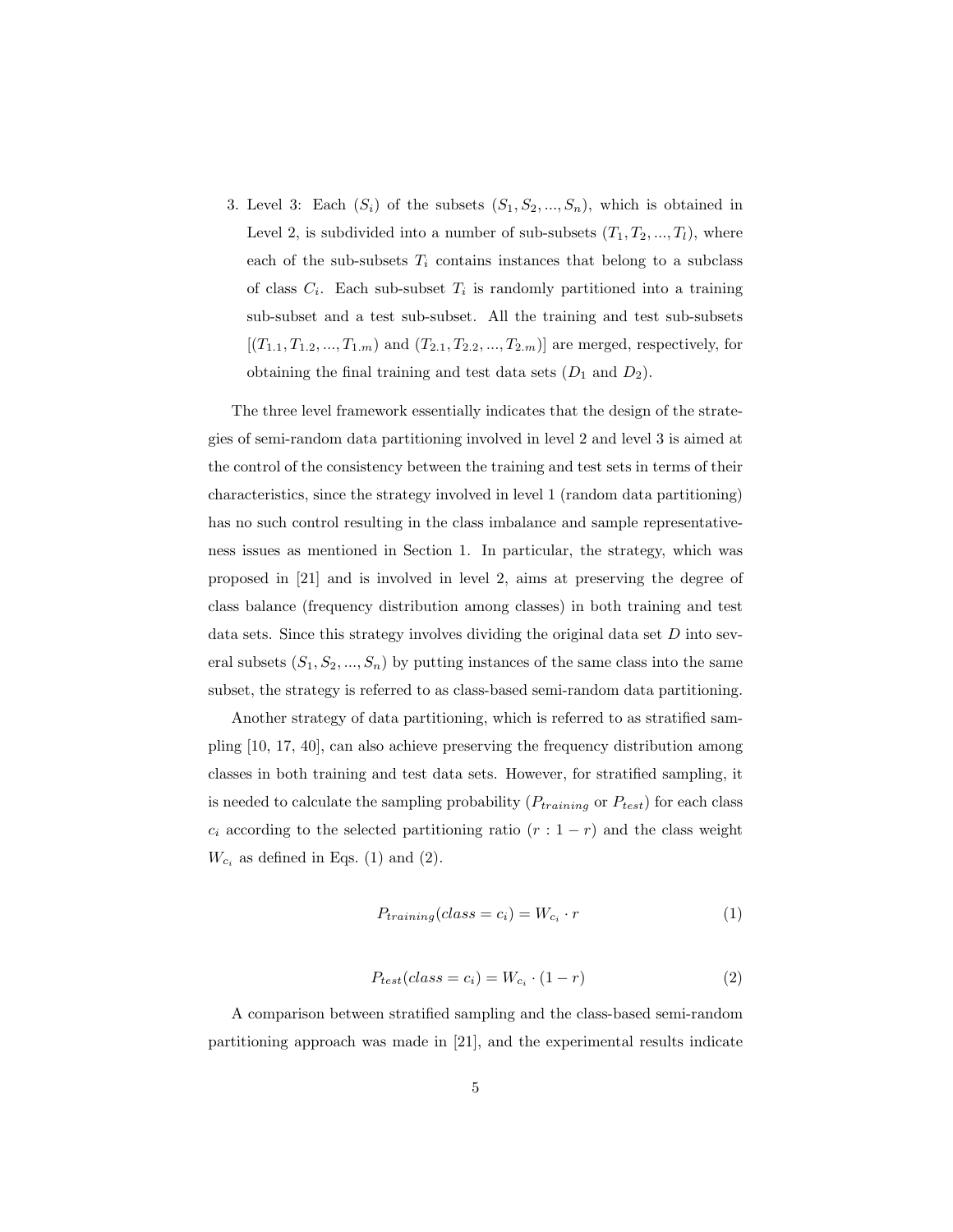that the latter approach outperformed the former one on the majority of the data sets. It is also argued in [21] that the latter approach pays more attention to balancing the training and test data sets in comparison with the former one.

Furthermore, it is very likely that instances of the same class still show high diversity, especially in the era of big data . In other words, separate data partitioning for each class still cannot make sure that the obtained training and test data have highly similar characteristics and thus can result in the sample representativeness issue mentioned in Section 1. Therefore, it is necessary to propose a data partitioning approach in a new semi-random strategy, which needs to be involved in level 3 and deals effectively with the sample representativeness.

#### 3. Subclass-based semi-random data partitioning

In this section, we propose a subclass-based semi-random data partitioning approach, which is involved in level 3 of the partitioning framework shown in Fig. 1. In particular, we illustrate how the concept of decision tree learning can be used for subclass identification. We also justify the significance of our proposed approach in terms of improving the sample representativeness.

#### 3.1. Procedure

The key feature of our proposed data partitioning approach is the heuristic identification of sub-classes through a decision tree learning algorithm, such as ID3 [36] and C4.5 [37]. In particular, a decision tree  $DT$  could have more than one leaf node labelled with the same class  $c_i$ . In this context, each of these branches ending with the same leaf node (labelled  $c_i$ ) could be converted into an if-then rule, which is considered to cover a collection of instances that form a subclass  $c_{i,j}$  of  $c_i$ . The whole procedure of this partitioning approach is described as follows:

- Step 1: Train a decision tree  $DT$  on the original data set  $D$ ;
- Step 2: For each class  $c_i$ , extracts a number  $(n)$  of rules  $rule_{c_i}[n]$ ;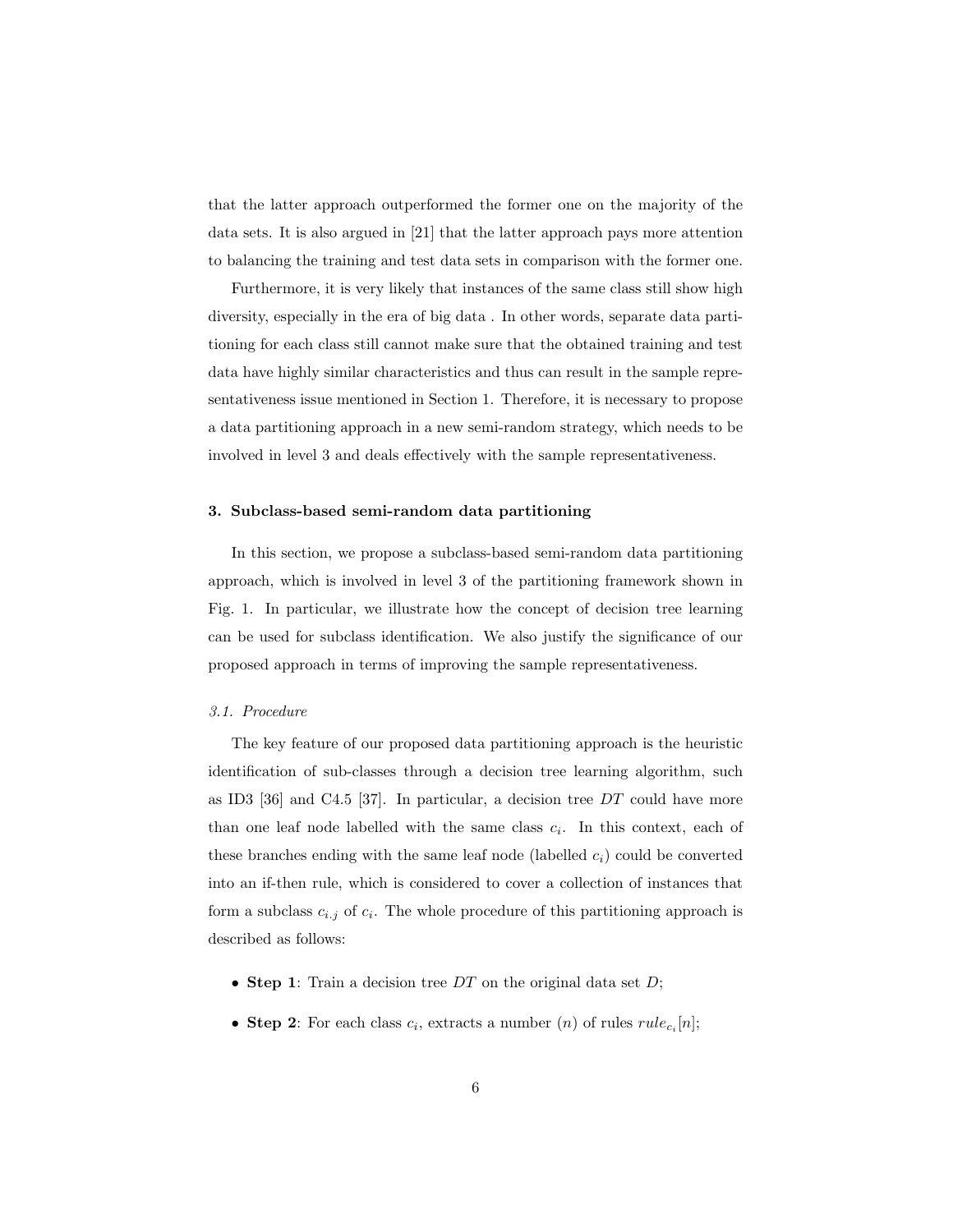- Step 3: For each rule  $rule_{c_i}[j]$ , finds all its covered instances that form a subclass  $c_{i,j}$  and groups these instances in a subset  $T_{i,j}$  of  $D$ ;
- Step 4: Training and test instances are randomly sampled from  $T_{i,j}$  in a specific ratio  $r: 1-r$ .

|                | Outlook   Temperature   Humidity   Windy   Play? |                |                  |                    |
|----------------|--------------------------------------------------|----------------|------------------|--------------------|
| $\,1\,$        | $\mathbf{1}$                                     | $\mathbf{1}$   | $\overline{0}$   | N                  |
| $\,1\,$        | $\,1$                                            | $\,1$          | $\mathbf{1}$     | ${\rm N}$          |
| $\overline{2}$ | $\mathbf{1}$                                     | $\mathbf{1}$   | $\overline{0}$   | $\mathbf Y$        |
| $\overline{3}$ | $\overline{2}$                                   | $\,1\,$        | $\overline{0}$   | $\mathbf Y$        |
| $\overline{3}$ | 3                                                | $\overline{2}$ | $\boldsymbol{0}$ | $\mathbf Y$        |
| $\sqrt{3}$     | 3                                                | $\overline{2}$ | $\mathbf{1}$     | $\mathbf N$        |
| $\overline{2}$ | 3                                                | $\overline{2}$ | $\,1\,$          | $\mathbf Y$        |
| $\,1\,$        | $\overline{2}$                                   | $\,1$          | $\overline{0}$   | ${\rm N}$          |
| $\,1\,$        | 3                                                | $\overline{2}$ | $\boldsymbol{0}$ | $\mathbf Y$        |
| $\overline{3}$ | $\overline{2}$                                   | $\overline{2}$ | $\overline{0}$   | $\mathbf Y$        |
| $\,1\,$        | $\overline{2}$                                   | $\overline{2}$ | $\,1$            | $\mathbf Y$        |
| $\overline{2}$ | $\overline{2}$                                   | $\,1$          | $\mathbf{1}$     | $\mathbf Y$        |
| $\overline{2}$ | $\mathbf{1}$                                     | $\overline{2}$ | $\overline{0}$   | $\mathbf Y$        |
| 3              | $\overline{2}$                                   | $\,1$          | $\mathbf{1}$     | $\overline{\rm N}$ |
|                |                                                  |                |                  |                    |

Weather data set [23].

We use the weather data set  $^1$  as an example for illustrating the above four steps by using the ID3 algorithm for subclass identification. The data set is shown in Table 1 and the original attribute values and class labels are replaced with specific symbols.

<sup>1</sup>http://storm.cis.fordham.edu/~gweiss/data-mining/weka-data/weather.nominal. arff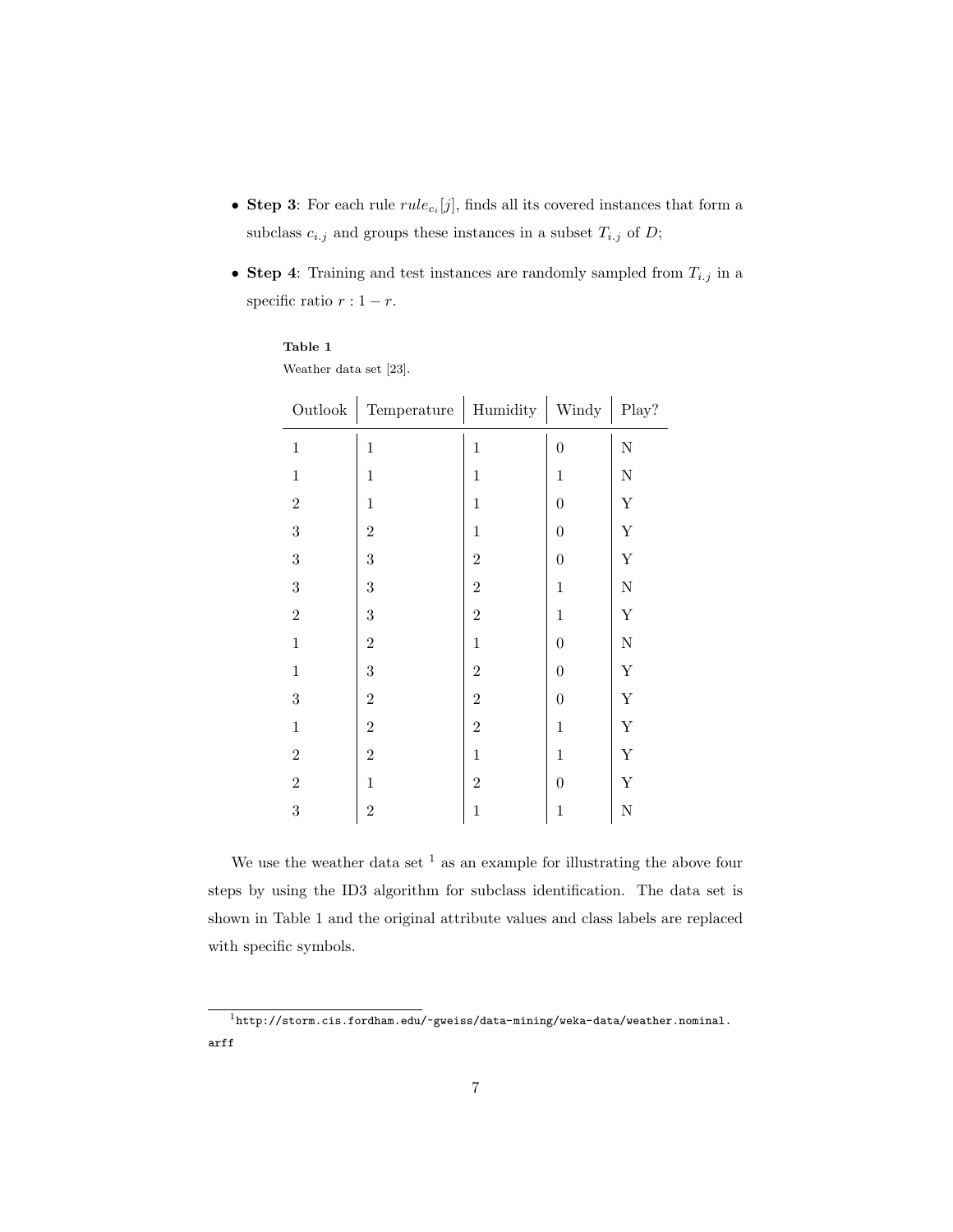As described in [27], the aim of decision tree learning is at recursive attribute selection to obtain the root node and each internal node until the leaf node of each tree branch is obtained, as shown in Figure 2.

|                 | <b>Input</b> : A set of training instances;                         |
|-----------------|---------------------------------------------------------------------|
|                 | <b>Output:</b> A decision tree DT                                   |
|                 | 1 if the stopping criterion is satisfied then                       |
| $\overline{2}$  | create a leaf that corresponds to all remaining training instances  |
|                 | 3 end                                                               |
|                 | 4 else                                                              |
| 5               | choose the best (according to some heuristics) attribute $A_x$      |
| $\bf{6}$        | label the current node with $A_x$                                   |
| $\overline{7}$  | for each value $v_{x,j}$ of attribute $A_x$ do                      |
| 8               | label an outgoing edge with value $v_{x,j}$                         |
| $9\phantom{.0}$ | recursively build a subtree based on a subset of training instances |
|                 | that meet the condition ' $A_x = v_{x,j}$ '                         |
| $10\,$          | end                                                                 |
| $11$ end        |                                                                     |
|                 |                                                                     |

Fig. 2. Decision tree learning algorithm [16]

The ID3 algorithm is designed to use the information entropy defined in Eq. (3) and Eq. (4) for attribute selection, i.e., the attribute that obtains the minimum entropy is selected, shown as follows.

$$
CS(A_x = v_{x,j}) = -\sum_{i=0}^{c} p(class_i | A_x = v_{x,j}) \log_2 p(class_i | A_x = v_{x,j})
$$
 (3)

where  $A_x$  is an attribute with the index  $x$ ,  $v_{x,j}$  is a value with the index  $j$ of the attribute  $A_x$ , and  $p(dass_i|A_x = v_{x,j})$  is the conditional probability of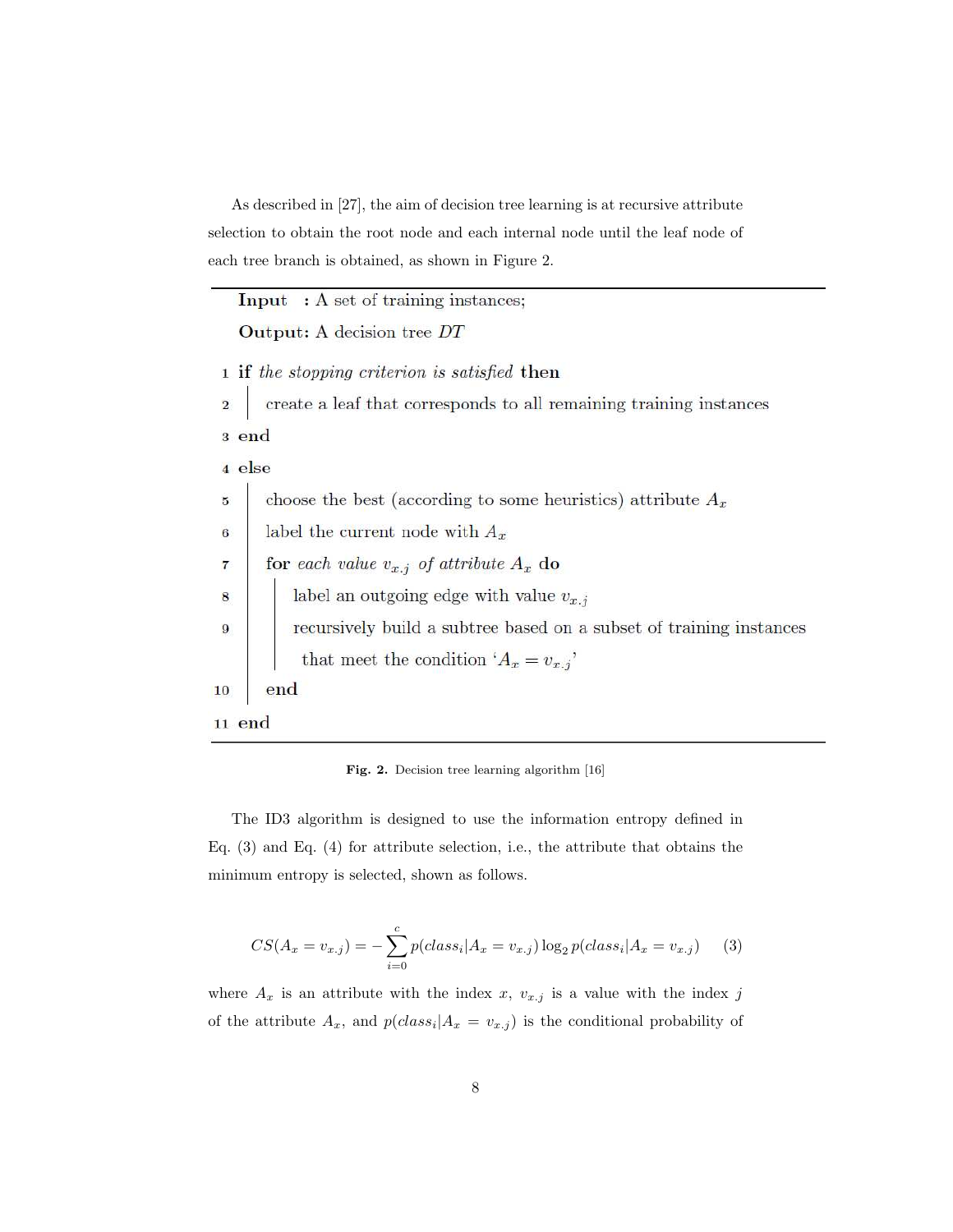classifying an instance to  $class_i$  given that  $A_x = v_{x,j}$ .

$$
Entropy(A_x) = \sum_{j=1}^{k} w_{x,j} CS(A_x = v_{x,j})
$$
\n(4)

where k is the number of values for attribute  $A_x$  and  $w_{x,j}$  represents the weight of attribute value  $v_{x,j}$ . A more detailed illustration of the ID3 algorithm can be found in [26].

In the following, we illustrate the procedure of attribute selection for the root node of a decision tree using the Weather data set shown in Table 1. In particular, a frequency table needs to be created for each of the four attributes, namely, 'Outlook', 'Temperature', 'Humidity' and 'Windy'. The four frequency tables are shown in Tables 2-5.

#### Table 2

Frequency table for the attribute 'Outlook'

|       | Class label   Outlook = $1$   Outlook = $2$   Outlook = $3$ |  |
|-------|-------------------------------------------------------------|--|
|       |                                                             |  |
|       |                                                             |  |
| Total |                                                             |  |

According to Table 2, we can calculate the average entropy Entropy(outlook) of the attribute 'Outlook' as follows:

 $Entropy(Outlook) = \frac{5}{14} CS(Outlook = 1) + \frac{4}{14} CS(Outlook = 2) + \frac{5}{14} CS(Outlook = 1)$  $3)=\frac{5}{14}\times(-\frac{2}{5}\log_2\frac{2}{5}-\frac{3}{5}\log_2\frac{3}{5})+\frac{2}{7}\times(-\frac{4}{4}\log_2\frac{4}{4}-0)+$  $\frac{5}{14} \times (-\frac{3}{5} \log_2 \frac{3}{5} - \frac{2}{5} \log_2 \frac{2}{5}) = 0.69$ 

# Table 3

Frequency table for the attribute 'Temperature'

|       | Class label   Temperature= $1$   Temperature= $2$   Temperature= $3$ |  |
|-------|----------------------------------------------------------------------|--|
|       |                                                                      |  |
|       |                                                                      |  |
| Total |                                                                      |  |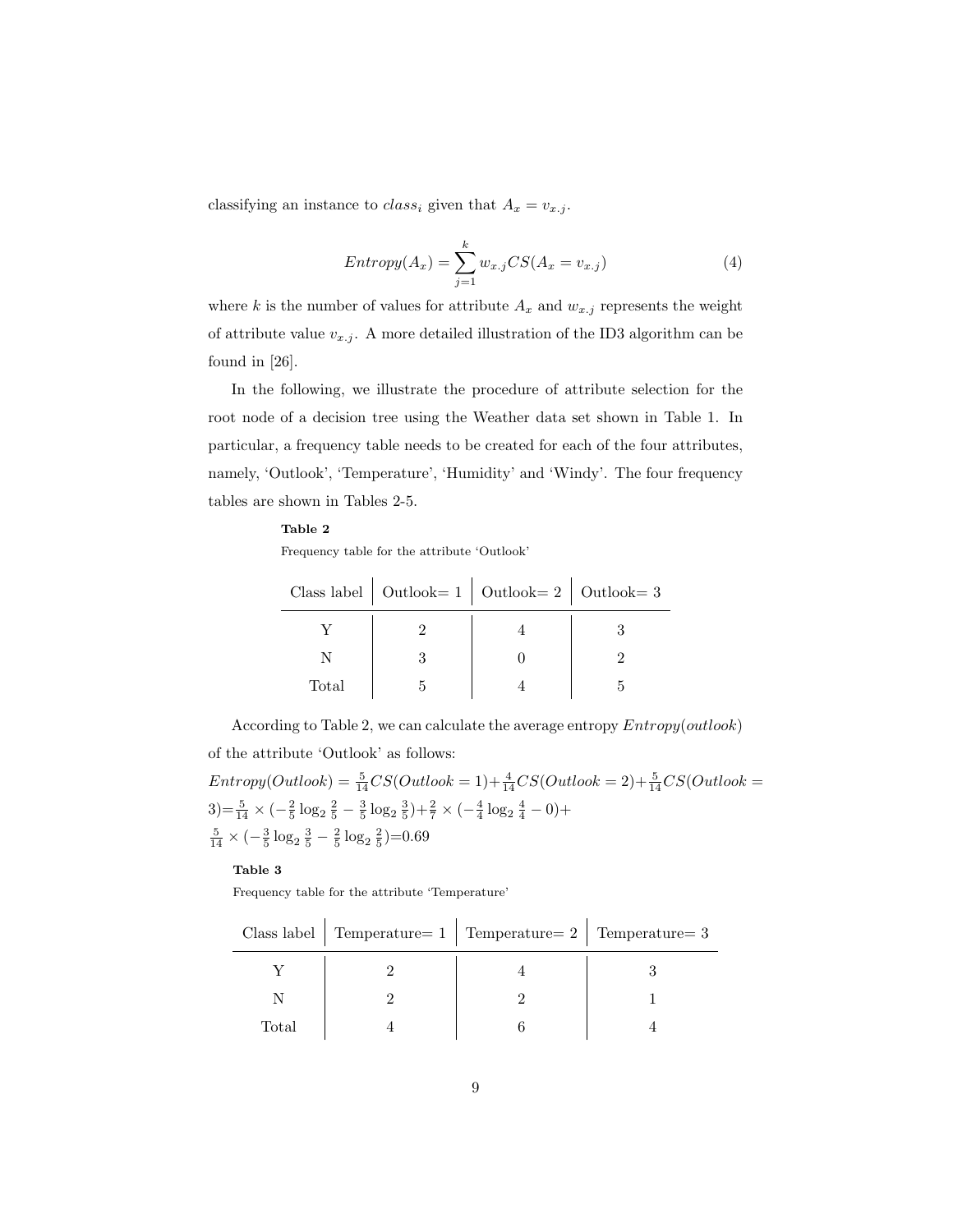According to Table 3, we can calculate the average entropy  $Entropy(Temperature)$ of the attribute 'Temperature' as follows:  $Entropy(Temperature) = \frac{4}{14} CS(Temperature = 1) + \frac{6}{14} CS(Temperature = 1)$ 2) +  $\frac{4}{14}CS(Temperature = 3)=\frac{2}{7} \times (-\frac{2}{4} \log_2 \frac{2}{4} - \frac{2}{4} \log_2 \frac{2}{4})+\frac{3}{7} \times (-\frac{4}{6} \log_2 \frac{4}{6} \frac{2}{6} \log_2 \frac{2}{6}$  +  $\frac{2}{7} \times (-\frac{3}{4} \log_2 \frac{3}{4} - \frac{1}{4} \log_2 \frac{1}{4})$  = 1.39

#### Table 4

Frequency table for the attribute 'Humidity'

|       | Class label   Humidity= 1   Humidity= 2 |  |
|-------|-----------------------------------------|--|
|       |                                         |  |
|       |                                         |  |
| Total |                                         |  |

According to Table 4, we can calculate the average entropy  $Entropy(Humidity)$ of the attribute 'Humidity' as follows:

 $Entropy(Humidity) = \frac{7}{14} CS(Humidity = 1) + \frac{7}{14} CS(Humidity = 2) = \frac{1}{2} \times$  $\left(-\frac{3}{7}log_2{\frac{3}{7}}-\frac{4}{7}log_2{\frac{4}{7}}\right)+\frac{1}{2}\times\left(-\frac{6}{7}log_2{\frac{6}{7}}-\frac{1}{7}log_2{\frac{1}{7}}\right)=0.79$ 

#### Table 5

Frequency table for the attribute 'Windy'

|       | Class label   Windy = $1$   Windy = 0 |  |
|-------|---------------------------------------|--|
|       | $\mathcal{R}$                         |  |
| N     |                                       |  |
| Total |                                       |  |

According to Table 5, we can calculate the average entropy  $Entropy(Windy)$ of the attribute 'Windy' as follows:

 $Entropy(Windy) = \frac{6}{14} CS(Windy = 1) + \frac{8}{14} CS(Windy = 0) = \frac{3}{7} \times \left(-\frac{3}{6} log_2 \frac{3}{6} - \frac{1}{12}\right)$  $\frac{3}{6}$ log<sub>2</sub> $\frac{3}{6}$ ) +  $\frac{4}{7}$  × ( $-\frac{3}{4}$ log<sub>2</sub> $\frac{3}{4}$  $\frac{1}{4}$ log<sub>2</sub> $\frac{1}{4}$ )=0.89

Because the attribute 'Outlook' obtains the minimum average entropy (i.e., 0.69), the attribute 'Outlook' is selected for the root node leading to an incom-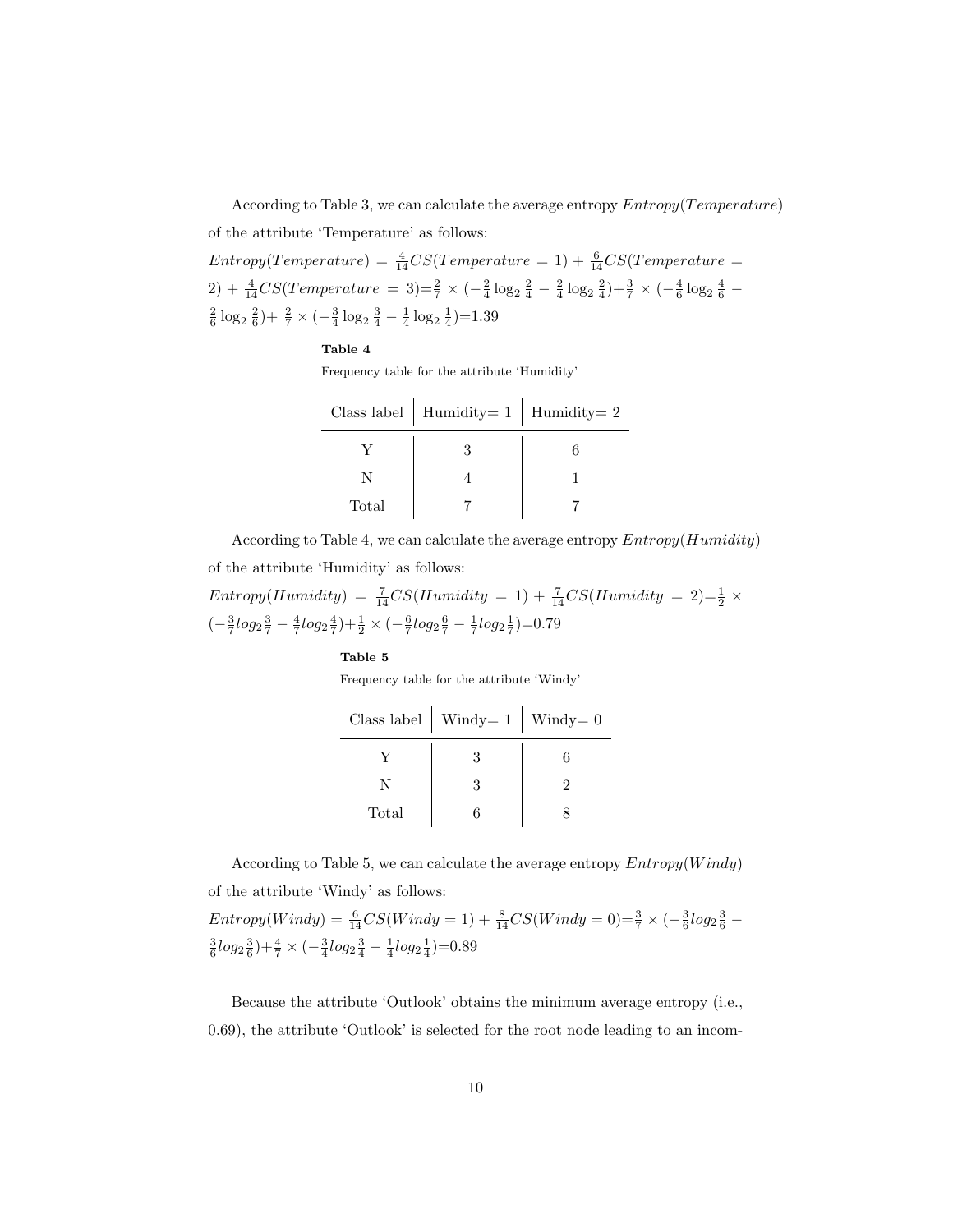

Fig. 3. Incomplete decision tree trained on the weather data set

plete decision tree as illustrated in Fig. 3. The attribute 'Outlook' has three values, namely, '1', '2' and '3', so the root node leads to three branches as judgment criteria. The conditional entropy of the attribute-value pair 'Outlook=2' is 0, i.e., all instances that meet this condition belong to the 'Y' class, as shown in Table 1, so this branch ends up with a leaf node labelled 'Y'. However, the conditional entropy values for the other two attribute value pairs are not 0, so each of the corresponding branches needs to be grown further by repeating the attribute selection procedure on the basis of the other three attributes, i.e., attribute selection needs to be done further for each of the two nodes labelled with the symbol '?', until each branch covers instances of a single class.

On the basis of the above description, following Step 1, a complete decision tree can be trained on the weather data set, as shown in Fig. 4.

Following Step 2, we can obtain three rules for the class 'Y' and two rules for the class 'N', shown as follows:

- Rule 1:  $Outlook = 2 \rightarrow class = Y$ ,
- Rule 2:  $Outlook = 1 \land Humidity = 2 \rightarrow class = Y$ ,
- Rule 3:  $Outlook = 3 \land Windy = 0 \rightarrow class = Y$ ,
- Rule 4:  $Outlook = 1 \land Humidity = 1 \rightarrow class = N$ ,
- Rule 5:  $Outlook = 3 \land Windy = 1 \rightarrow class = N$ .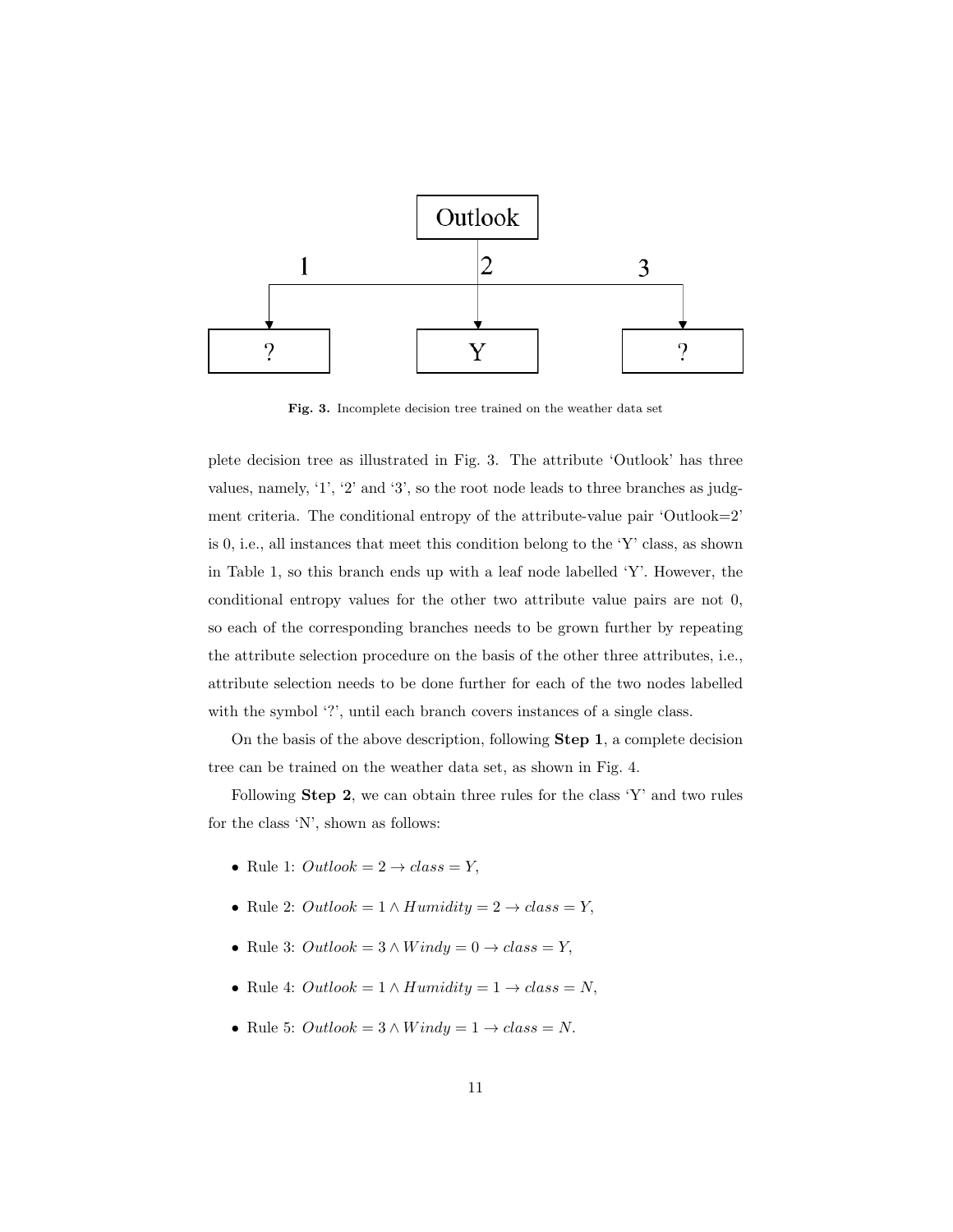

Fig. 4. Complete decision tree trained on the weather data set.

Subset  $T_{1.1}$  of the weather data set.

l,

|                | Outlook   Temperature   Humidity   Windy   Play? |   |  |
|----------------|--------------------------------------------------|---|--|
| $\mathfrak{D}$ |                                                  |   |  |
| $\mathfrak{D}$ | 3                                                | 2 |  |
| 2              | റ                                                |   |  |
| $\mathcal{P}$  |                                                  | റ |  |

# Table 7

Subset  $\mathcal{T}_{1.2}$  of the weather data set.

| Outlook   Temperature   Humidity   Windy   Play? |  |  |
|--------------------------------------------------|--|--|
|                                                  |  |  |
|                                                  |  |  |

Following Step 3, Rule 1, Rule 2, Rule 3 cover three subsets of instances shown in Tables 6, 7 and 8, respectively, which form three sub-classes of the class 'Y'. Moreover, Rule 4 and Rule 5 cover two subsets of instances shown in Tables 9 and 10, which form two sub-classes of the class 'N'.

Following Step 4, five training subsets and five test subsets are obtained through random partitioning of the five subsets shown in Tables 6-10. The final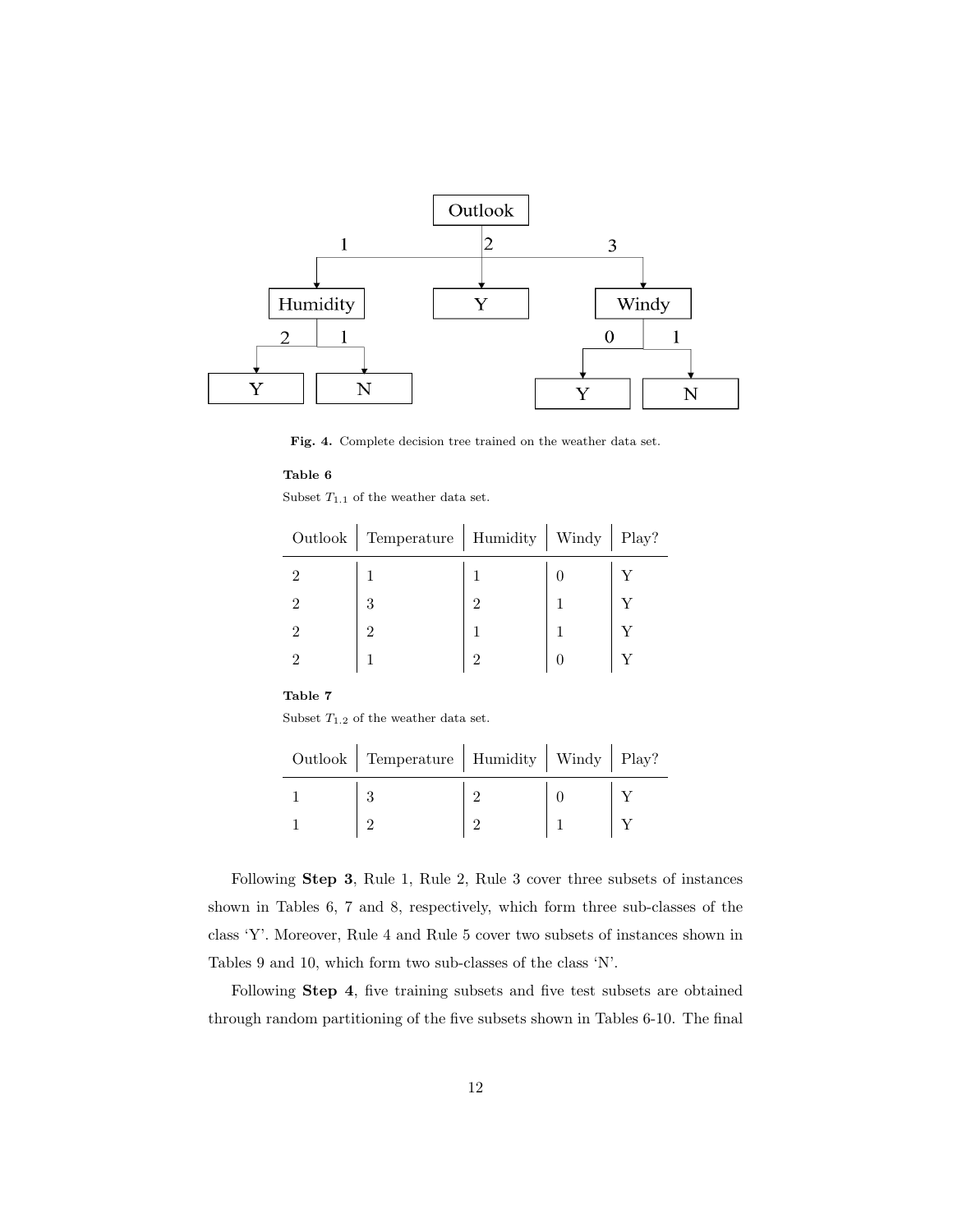Subset  $T_{1.3}$  of Weather Dataset

| Outlook   Temperature   Humidity   Windy   Play? |          |  |
|--------------------------------------------------|----------|--|
| റ                                                |          |  |
|                                                  |          |  |
| റ                                                | $\Omega$ |  |

#### Table 9

Subset  $T_{2.1}$  of the weather data set

| Outlook   Temperature   Humidity   Windy   Play? |  |  |
|--------------------------------------------------|--|--|
|                                                  |  |  |
|                                                  |  |  |
|                                                  |  |  |

#### Table 10

Subset  $T_{2,2}$  of the weather data set

| Outlook   Temperature   Humidity   Windy   Play? |  |  |
|--------------------------------------------------|--|--|
|                                                  |  |  |
|                                                  |  |  |

training set is obtained by merging all the five training subsets and the final test set is obtained in the same way.

The above example shows that each of the five subsets is made up of instances of the same class. Therefore, Step 4 is simply taken for drawing the training and test data sets. However, in reality, it is not always the case (Case 1) that each subset consists of instances of a single class, i.e., a subset may contain instances that belong to different classes, which could happen from the following cases:

• Case 2: In decision tree learning, a branch of the tree has reached its maximum length, which means that all the attributes have been selected for growing this branch. Unfortunately, this branch still covers a subset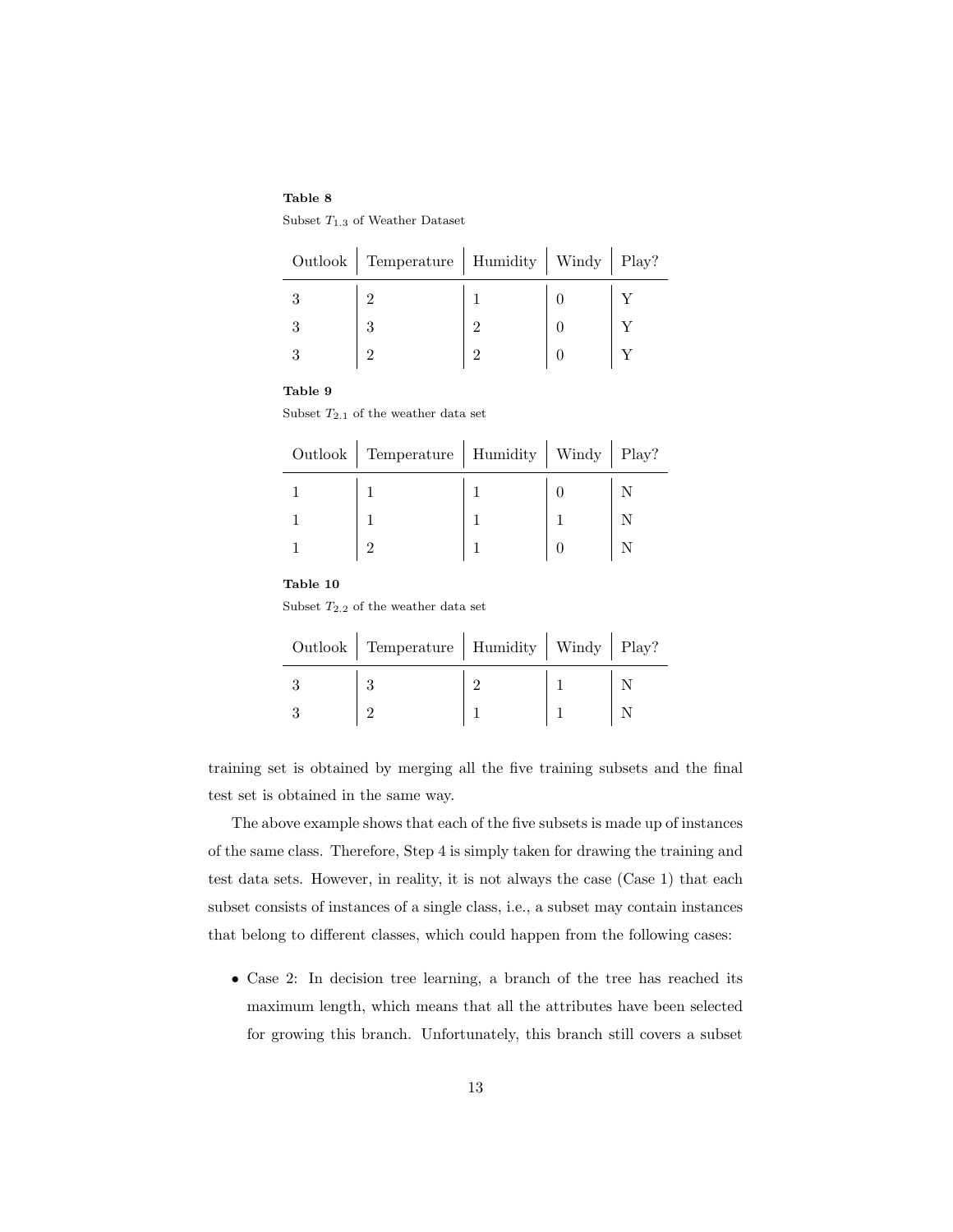of instances of more than one class.

• Case 3: Since attribute selection involved in the procedure of decision tree learning is essentially the partitioning of a larger training subset into several smaller subsets, the partitioning may result in a smaller subset that does not contain any attributes that can lead to reduction of the average uncertainty in distinguishing instances of different classes, while the smaller subset still contains instances of different classes.

In both Case 2 and Case 3, the proposed semi-random data partitioning approach is designed to partition each subset (containing instances of different classes) into sub-subsets further to Step 4, such that each sub-subset contains instances that belong to the same class, prior to instances selection for drawing the training and test data sets.

#### 3.2. Mathematical justification

As proved mathematically and experimentally in [21], when a data set contains *n* classes with the frequency distribution of  $p_1, p_2, \ldots, p_n$ , the strategy involved in level 2 of the partitioning framework is able to ensure that the above distribution is preserved in the training and test sets resulting from partitioning of the data set. In this sub-section, we prove that the proposed partitioning approach involved in level 3 of the framework is also able to ensure the preservation of the above distribution after data partitioning. In particular, we suppose that the original data set has  $m$  instances, such that each class  $c_i$  has  $mp_i$  instances.

Given that the percentage of the training data set is  $q$ , i.e., the percentage of the test data set is  $1-q$ , following the proposed partitioning approach, the proof of the preservation of the original distribution of the class frequency involves the four steps, shown as follows:

• Step 1: After a decision tree is trained, each class  $c_i$  is decomposed into r sub-classes; each subclass  $c_{i,j}$  of  $c_i$  obtains  $mp_i p_{i,j}$  instances, i.e., the resulting frequency distribution among the sub-classes of  $c_i$  is  $p_{i,1}, p_{i,2}, ...$ ,  $p_{i.r}$  (their summation is 1).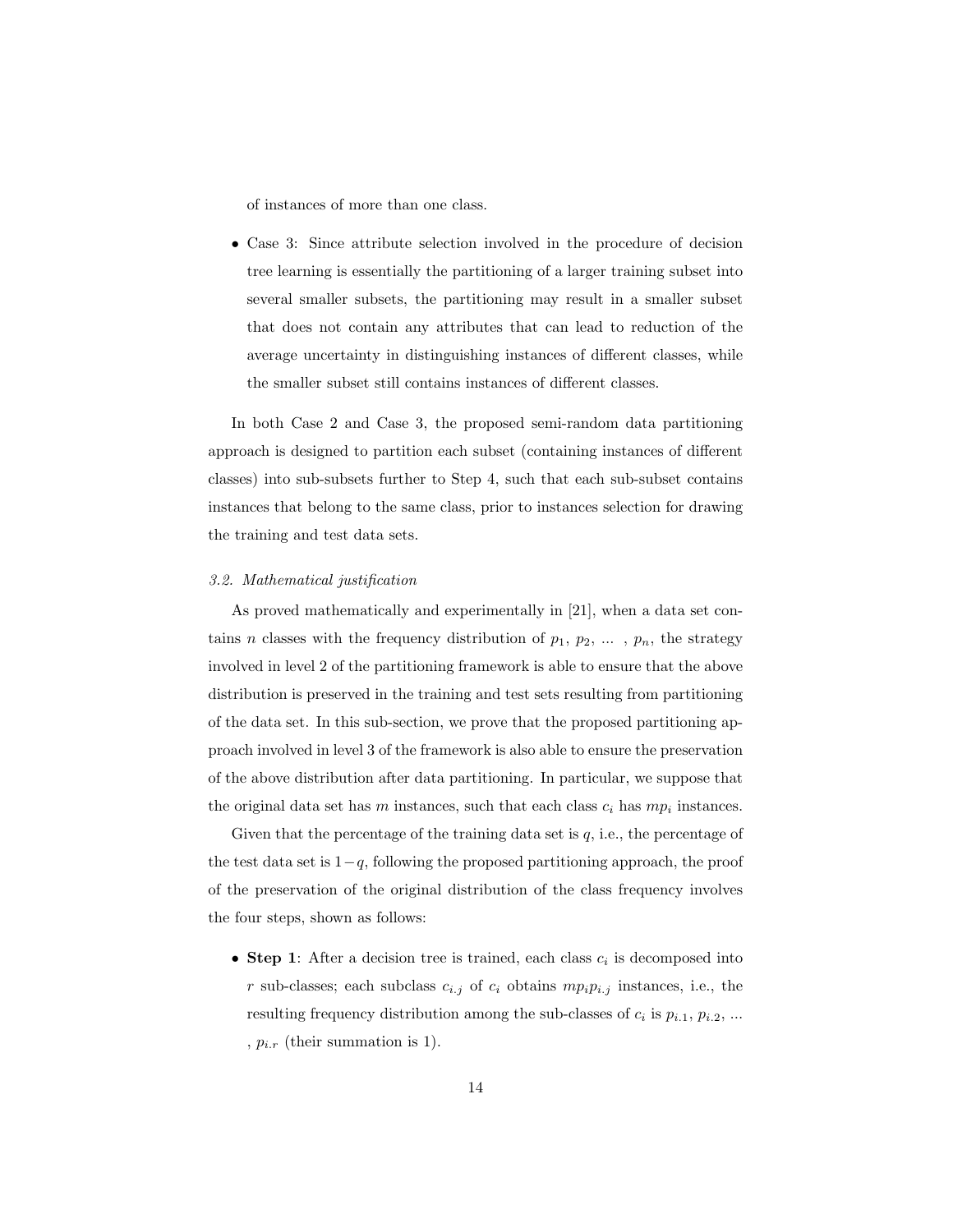- Step 2: For each subclass  $c_{i,j}$ , the instances that belong to it are randomly selected into either a training subset or a test subset. The numbers of instances in the training subset and in the test subset are  $mp_i p_{i,j} q$  and  $mp_i p_{i,j} (1 - q)$ , respectively.
- Step 3: The final training subset is obtained by merging the training subsets resulting from Step 2. The frequency distribution among the subclasses is  $mp_1p_{1.1}q$  :  $mp_1p_{1.2}q$  : ... :  $mp_1p_{1.r}q$  :  $mp_2p_{2.1}q$  :  $mp_2p_{2.2}q$  : ... :  $mp_2p_{2,r}q$  : ... :  $mp_np_{n,1}q$  :  $mp_np_{n,2}q$  : ... :  $mp_np_{n,r}q$ , which is equivalent to  $p_1p_{1,1} : p_1p_{1,2} : ... : p_1p_{1,r} : p_2p_{2,1} : p_2p_{2,2} : ... : p_2p_{2,r} : ...$ :  $p_np_{n,1}$ :  $p_np_{n,2}$ : ... :  $p_np_{n,r}$ . Furthermore, the above distribution can be rearranged to  $p_1(p_{1,1} + p_{1,2} + ... + p_{1,r})$ :  $p_2(p_{2,1} + p_{2,2} + ... + p_{2,r})$ : ... :  $p_n(p_{n,1} + p_{n,2} + ... + p_{n,r})$ . Because the summation of  $p_{i,1}, p_{i,2}, ..., p_{i,r}$ is 1, the above distribution can be simplified to  $p_1 : p_2 : ... : p_n$ , i.e., the original distribution.
- Step 4: The final test subset is obtained by merging the test subsets resulting from Step 2. The frequency distribution among the sub-classes is  $mp_1p_{1.1}(1-q)$ :  $mp_1p_{1.2}(1-q)$ : ... :  $mp_1p_{1.r}(1-q)$ :  $mp_2p_{2.1}(1-q)$ :  $mp_2p_{2.2}(1-q) : ... : mp_2p_{2.r}(1-q) : ... : mp_np_{n.1}(1-q) : mp_np_{n.2}(1-q)$ : ... :  $mp_np_{n,r}(1-q)$ , which is equivalent to  $p_1p_{1,1}$  :  $p_1p_{1,2}$  : ... :  $p_1p_{1,r}$ :  $p_2p_{2.1}$  :  $p_2p_{2.2}$  : ... :  $p_2p_{2.r}$  : ... :  $p_np_{n.1}$  :  $p_np_{n.2}$  : ... :  $p_np_{n.r}$ . Furthermore, the above distribution can be rearranged to  $p_1(p_{1,1} + p_{1,2} + p_{1,3})$ ... +  $p_{1.r}$ ) :  $p_2(p_{2.1} + p_{2.2} + ... + p_{2.r})$  : ... :  $p_n(p_{n.1} + p_{n.2} + ... + p_{n.r})$ . Because the summation of  $p_{i,1}, p_{i,2}, \ldots, p_{i,r}$  is 1, the above distribution can be simplified to  $p_1 : p_2 : ... : p_n$ , i.e., the original distribution.

According to the above proof, we can also see that the proposed partitioning approach not only preserves in both the training and test data sets the frequency distribution  $(p_1 : p_2 : ... : p_n)$  among the classes  $(c_1, c_2, ..., c_n)$  but also the frequency distribution  $(p_1p_{1.1} : p_1p_{1.2} : ... : p_1p_{1.r} : p_2p_{2.1} : p_2p_{2.2} : ... : p_2p_{2.r}$ : ... :  $p_np_{n,1}$  :  $p_np_{n,2}$  : ... :  $p_np_{n,r}$  among the sub-classes of each class  $c_i$ .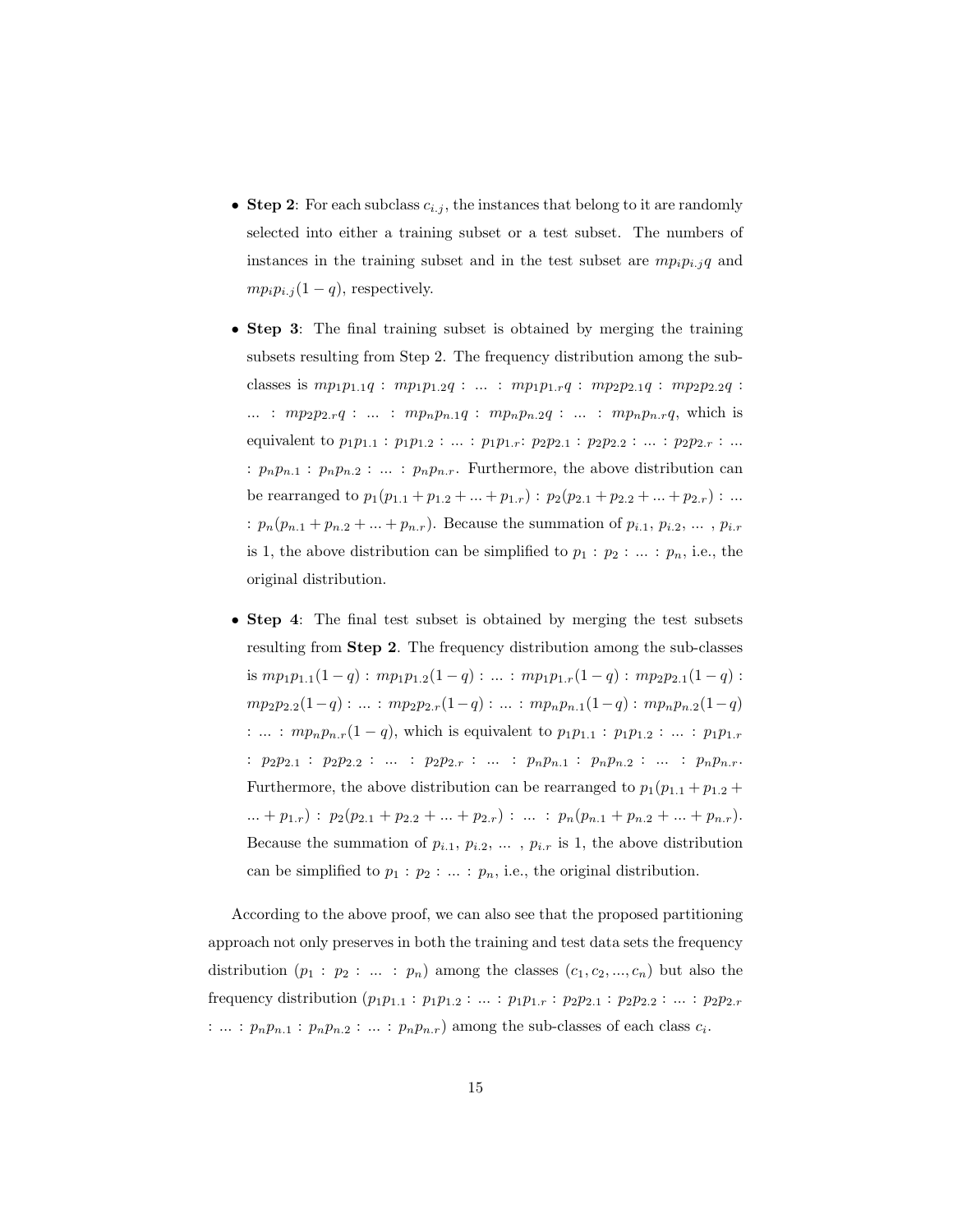

Fig. 5. Visualization of the weather data set.

In practice, preserving in both the training and test data sets the frequency distribution among sub-classes of each class is an effective way of managing the sample representativeness. As mentioned in Section 1, instances of the same class could still be highly diverse, which indicates that only the preservation of the frequency distribution among classes is not sufficient to address the sample representativeness issue, since it is still possible that the instances of class  $c_i$ in the training data set are very dissimilar to the ones of the same class in the test data set. For example, as shown in Fig. 5, the visualization result of the Weather data set indicates that the instances of the 'Y' class (in the " $+$ " sign) are distributed in three different areas. Also, the instances of the 'N' class (in the "−" sign) are distributed in two different areas.

In the above context, if the instances belong to the same class but their distribution is sparse, it would be likely to result in the sample representativeness issue if the strategies involved in level 1 and level 2 of the partitioning framework are adopted. For example, according to Fig. 5, the patterns learned from the four instances of the class 'Y' (four "+" points located in the central area) can not be used effectively to classify other instances of the same class (the "+" points located in the top right or bottom left corner). Therefore, it is necessary to identify sub-classes for each class towards addressing the above issue of sample representativeness.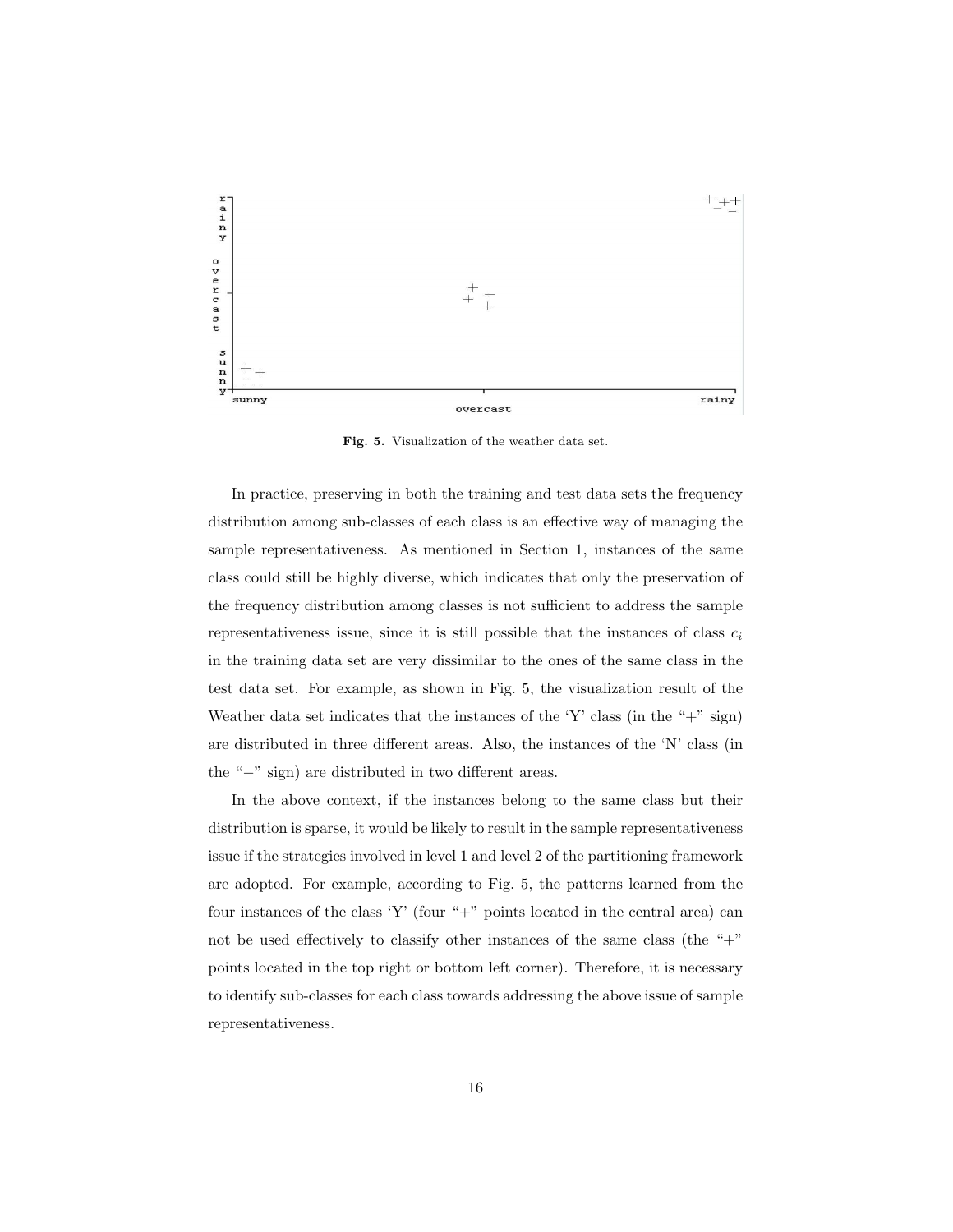From the perspective of decision tree learning, the instances (of class  $c_i$ ) covered by the same rule have common characteristics. Thus, learning from these instances is more likely to lead to patterns that are representative of all these instances, in comparison with learning from instances (of the same class) covered by other rules. Furthermore, the nature of decision tree learning guarantees that different branches of a tree do not cover common instances, i.e., these rules cover disjoint subsets of instances, which indicates that the sub-classes identified through the rules resulting from decision tree learning are not overlapping. The above argumentation indicates that decision tree learning would be considered as an effective way of subclass identification leading to the improvement of the sample representativeness.

On the other hand, it is possible that decision tree learning leads to the generation of only one rule for each class. For example, as reported in [23], the 'contact lenses' data set [2] contains three classes, namely, 'hard lenses', 'soft lenses' and 'no lenses', and three rules are learned from this data set (one rule for each class). In this case, the proposed approach and the class-based semi-random partitioning approach would make no difference in terms of the partitioning strategy, i.e., both approaches lead to random data sampling from each class of instances for forming the training and test sets. If the above case occurs in practice, the proposed approach of data partitioning would not really lead to considerable advances in the classification performance, in comparison with the class-based semi-random partitioning approach.

#### 4. Experimental results

In this section, we make experiments for evaluation of the proposed approach of subclass-based semi-random partitioning by comparing it with the random partitioning one and the class-based semi-random partitioning one in terms of their impacts on classification accuracy and standard deviation.

In terms of classification accuracy, each data set is partitioned into a training set and a test set in the ratio of 70:30 for conduct of the experiments. The data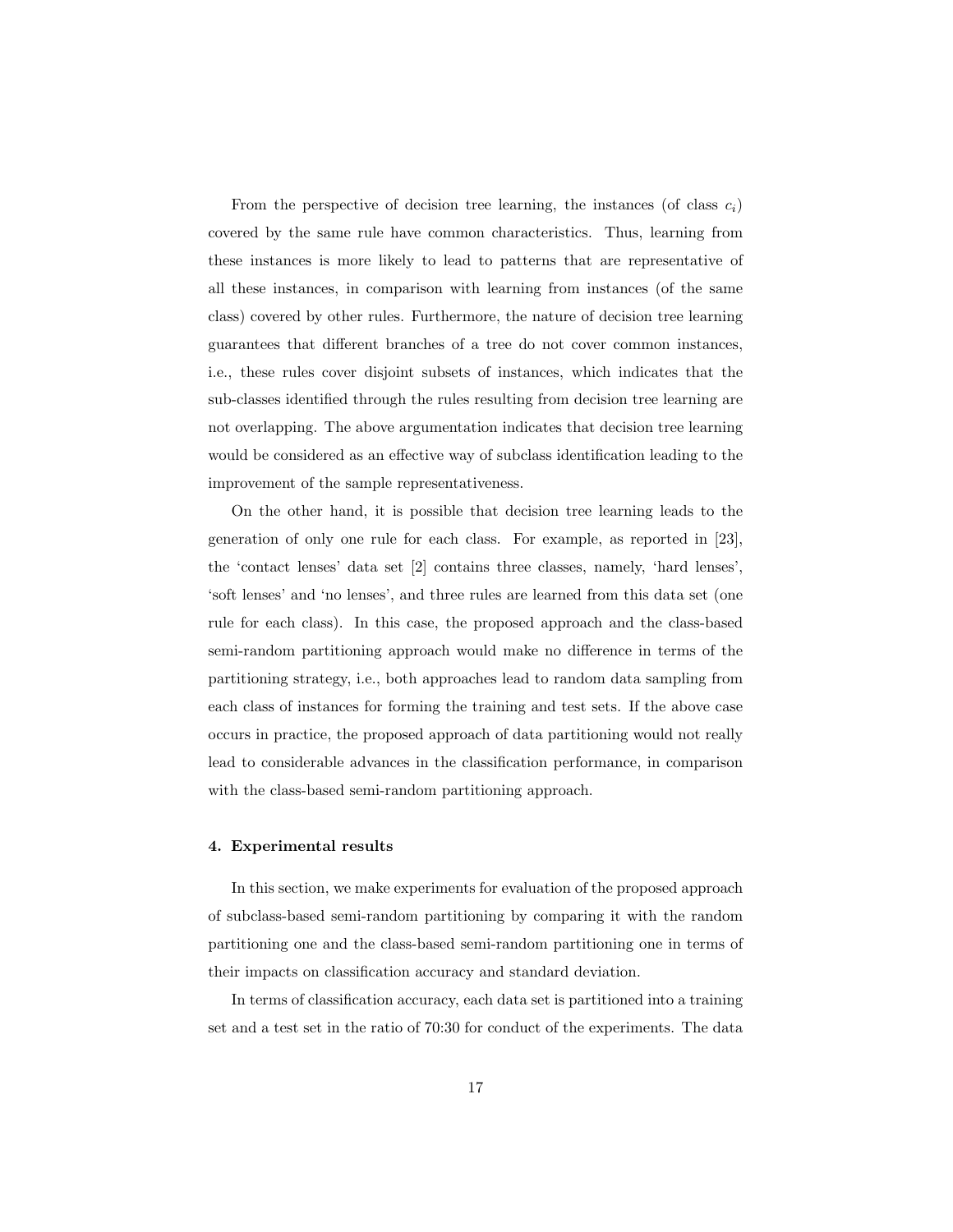partitioning is repeated 10 times for each data set and the average accuracy is taken for comparative evaluation. We also report the standard deviation of the classification accuracy obtained on each data set over the 10 runs.

The above procedures are followed by using C4.5 [37], Naive Bayes (NB) [38] and K Nearest Neighbours (KNN)  $[45]$  (k=5), respectively, for training classifiers on 20 UCI data sets [18], towards testing the performance of the proposed approach of data partitioning. We choose the above three learning algorithms for classifiers training, since these algorithms are all very popular in real applications and are sensitive to the changes in the training sample leading to negative impacts on their performance. In other words, the use of C4.5, NB and KNN for classifiers training would lead to the effective evaluation of the impact of each data partitioning approach on classification accuracy and standard deviation. The proposed approach of subclass-based semi-random partitioning is implemented by using C4.5 for subclass identification as part of the procedure, due to the presence of continuous attributes in some of the 20 data sets. The 20 data sets are described in Table 11 in terms of the data characteristics.

For the 20 data sets used in our experiments, some of them contain missing values. All the missing values are replaced with the majority value (the most frequently occurring one) for each discrete attribute, or with the average of the values in the entire domain for each continuous attribute. Also, for the 'Hypothyroid' and 'Sick' data sets, the last second (28th) attribute 'TBG' is deleted since the entire domain of this attribute is full of missing values.

In Tables 12 and 14, C4.5 I, NB I and KNN I represent that the three algorithms are used to learn classifiers from training data obtained through random data partitioning; C4.5 II, NB II and KNN II represent that the class-based approach of semi-random data partitioning is adopted to obtain the training data for the three algorithms to learn classifiers; C4.5 III, NB III and KNN III represent that the three algorithms are used to learn classifiers when subclass-based approach of semi-random data partitioning is adopted to obtain the training and test data. The results on the average accuracy of classification are shown in Table 12, whereas the results on the standard deviation of the classification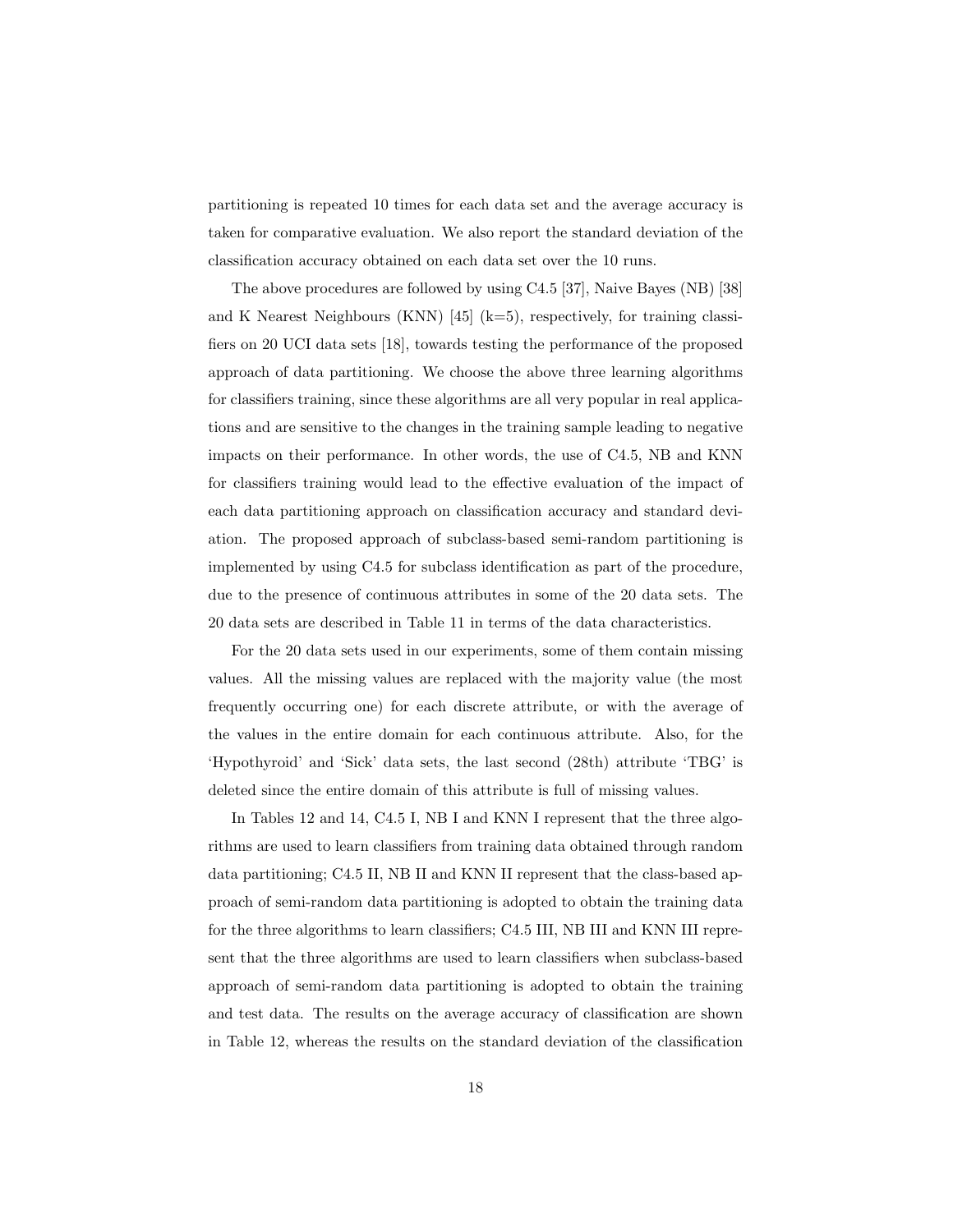Data sets

| Data sets    | Attribute types      | Number<br>οf   | Number<br>οf | Number<br>of   |
|--------------|----------------------|----------------|--------------|----------------|
|              |                      | attributes     | instances    | classes        |
| Audiology    | discrete             | 69             | 226          | 24             |
| Autos        | discrete, continuous | 25             | 205          | $\overline{7}$ |
| Breast-w     | continuous           | 9              | 699          | $\overline{2}$ |
| Colic        | discrete, continuous | 22             | 368          | $\overline{2}$ |
| Diabetes     | discrete, continuous | 20             | 768          | $\overline{2}$ |
| Dermatology  | discrete, continuous | 34             | 366          | 6              |
| Ecoli        | continuous           | 7              | 336          | 8              |
| Haberman     | continuous           | $\sqrt{3}$     | 306          | $\overline{2}$ |
| Heart-c      | discrete, continuous | 13             | 303          | $\overline{5}$ |
| Heart-h      | discrete, continuous | 13             | 294          | 5              |
| Heart-stalog | continuous           | 13             | 270          | $\overline{2}$ |
| Hypothyroid  | discrete, continuous | 29             | 3772         | $\overline{4}$ |
| Iris         | continuous           | $\overline{4}$ | 150          | 3              |
| Kr-vs-kp     | discrete             | 36             | 3196         | $\overline{2}$ |
| Lymph        | discrete, continuous | 18             | 148          | $\overline{4}$ |
| Sick         | discrete, continuous | 29             | 3772         | $\overline{2}$ |
| Soybean      | discrete             | $35\,$         | 683          | 19             |
| Spambase     | continuous           | 57             | 4601         | $\overline{2}$ |
| Vowel        | discrete, continuous | 13             | 990          | 11             |
| Vote         | discrete             | 16             | 435          | $\overline{2}$ |

accuracy are shown in Table 14.

From Table 12, we can see that the results indicate that in most cases, the proposed subclass-based semi-random (SSR) data partitioning approach leads to considerable advances in the average accuracy of classification, in comparison with the random (R) data partitioning approach and class-based semi-random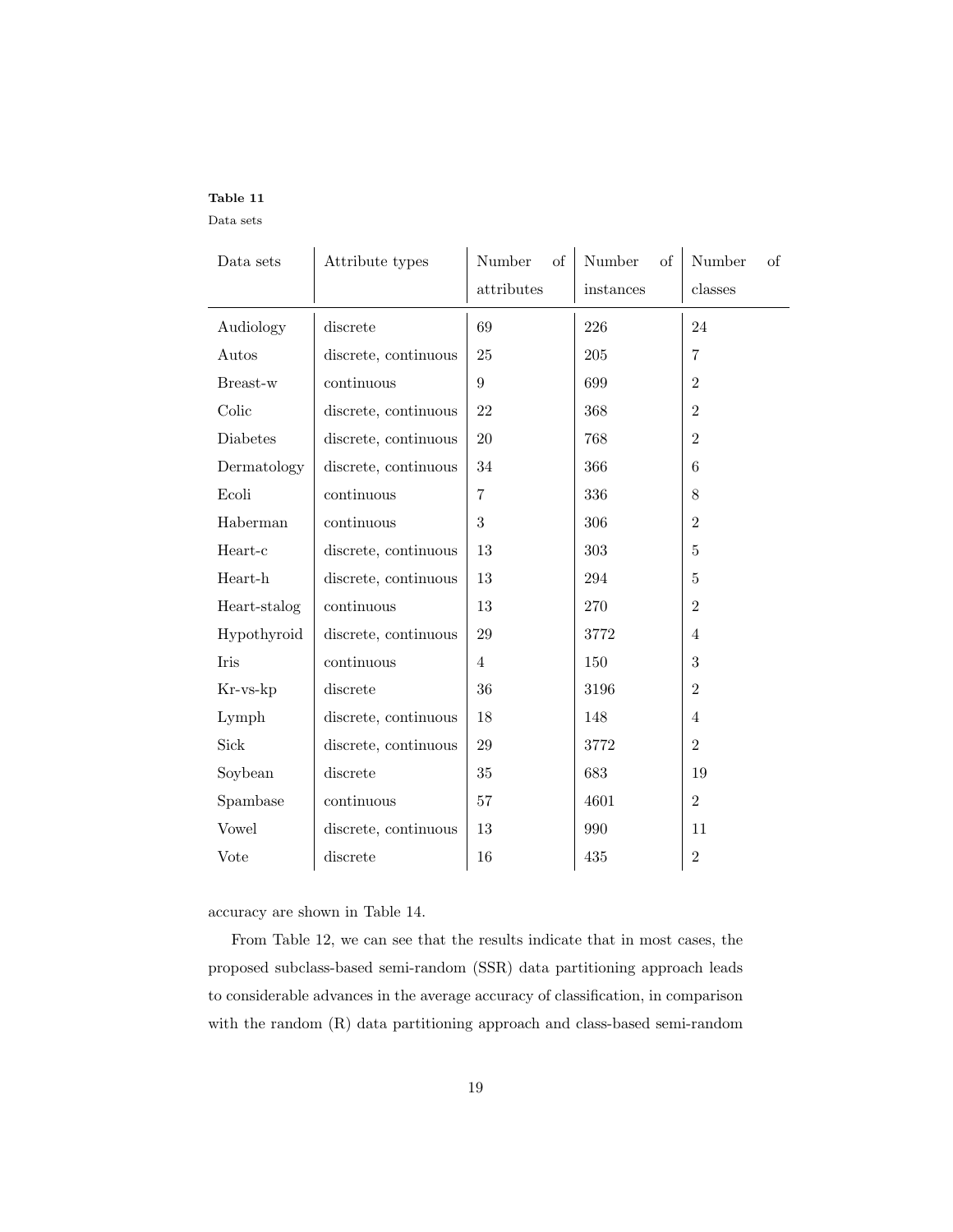Average accuracy of classification

| Data sets    | C4.5I | $C4.5$ II  | $C4.5$ III | $\it NB$ I | $\it NB$ $\it II$ | NB III | $\mathop{\rm KNN}\nolimits$ I | $\mathop{\rm KNN}\nolimits$ II | $\mathop{\rm KNN}\nolimits$ III |
|--------------|-------|------------|------------|------------|-------------------|--------|-------------------------------|--------------------------------|---------------------------------|
| Audiology    | 0.62  | 0.76       | 0.83       | 0.44       | 0.67              | 0.73   | 0.39                          | 0.56                           | 0.64                            |
| Autos        | 0.54  | 0.75       | 0.88       | 0.46       | 0.56              | 0.67   | $0.45\,$                      | 0.58                           | 0.68                            |
| Breast-w     | 0.93  | 0.95       | 0.95       | 0.94       | 0.96              | 0.96   | 0.96                          | 0.97                           | 0.97                            |
| Colic        | 0.73  | 0.83       | 0.87       | 0.72       | 0.77              | 0.79   | 0.67                          | 0.79                           | 0.82                            |
| Dermatology  | 0.76  | 0.93       | 0.94       | 0.79       | 0.98              | 0.99   | 0.82                          | 0.96                           | 0.97                            |
| Diabetes     | 0.70  | 0.73       | 0.75       | 0.71       | 0.76              | 0.76   | 0.71                          | 0.73                           | 0.75                            |
| Ecoli        | 0.66  | 0.80       | 0.84       | 0.72       | 0.83              | 0.87   | 0.72                          | 0.84                           | 0.89                            |
| Haberman     | 0.75  | 0.72       | 0.71       | 0.77       | 0.74              | 0.75   | 0.71                          | 0.71                           | 0.73                            |
| Heart-c      | 0.78  | 0.76       | 0.77       | 0.81       | 0.81              | 0.84   | 0.79                          | 0.82                           | 0.82                            |
| Heart-h      | 0.74  | 0.78       | 0.81       | 0.82       | 0.84              | 0.84   | 0.84                          | 0.82                           | 0.84                            |
| Heart-stalog | 0.71  | 0.78       | 0.81       | 0.81       | 0.84              | 0.87   | 0.76                          | 0.79                           | 0.82                            |
| Hypothyroid  | 0.99  | 0.99       | 0.99       | 0.95       | $\bf 0.95$        | 0.95   | 0.93                          | 0.93                           | 0.93                            |
| Iris         | 0.83  | 0.95       | 0.94       | 0.85       | 0.94              | 0.95   | 0.84                          | 0.95                           | 0.96                            |
| Kr-vs-kp     | 0.98  | 0.99       | 0.99       | 0.87       | 0.87              | 0.88   | 0.90                          | 0.96                           | 0.96                            |
| Lymph        | 0.71  | 0.77       | 0.83       | 0.76       | 0.80              | 0.81   | 0.74                          | 0.80                           | 0.86                            |
| Sick         | 0.97  | 0.99       | 0.99       | 0.92       | 0.92              | 0.93   | 0.95                          | 0.96                           | 0.96                            |
| Soybean      | 0.69  | $\rm 0.92$ | 0.93       | 0.74       | 0.92              | 0.93   | 0.61                          | 0.91                           | 0.92                            |
| Spambase     | 0.89  | 0.92       | 0.93       | 0.79       | 0.80              | 0.80   | 0.86                          | 0.89                           | 0.90                            |
| Vowel        | 0.50  | 0.75       | 0.80       | 0.48       | 0.61              | 0.67   | 0.31                          | 0.82                           | 0.89                            |
| Vote         | 0.95  | $0.95\,$   | 0.96       | 0.89       | 0.90              | 0.91   | 0.90                          | 0.92                           | 0.94                            |

(CSR) data partitioning approach.

In particular, when C4.5 is used for training classifiers (see columns 2-4 in Table 12), the SSR approach outperforms the other two approaches in 13 out of 20 cases. For the other 7 cases, SSR still performs the best but the same as one or both of the others in 4 cases. In the remaining 3 cases, SSR performs marginally worse than R or CSR. When NB is used for training classifiers (see columns 5-7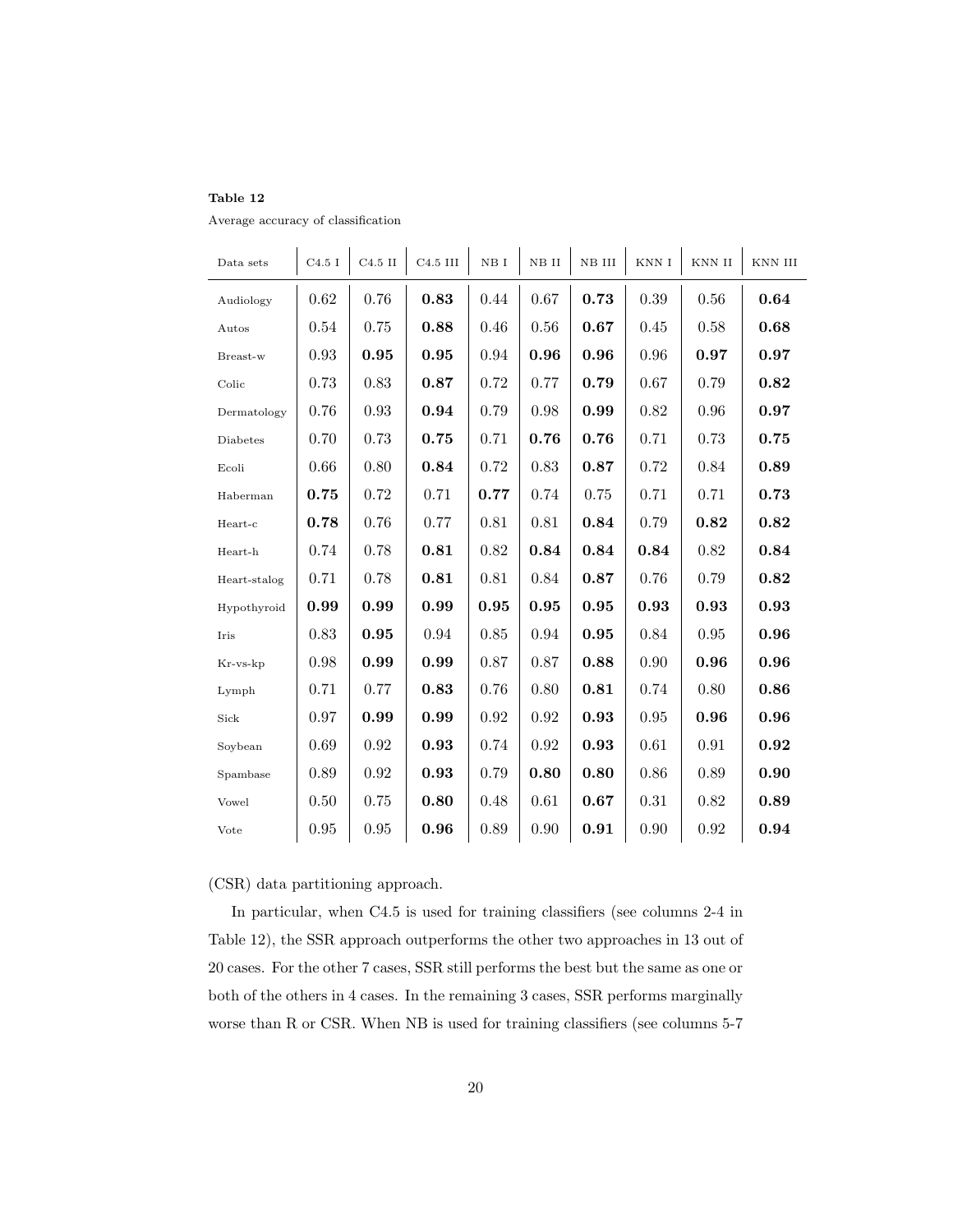in Table 12), the SSR approach outperforms the other two approaches in 14 out of 20 cases. For the other 6 cases, SSR still performs the best but the same as one or both of the others in 5 cases. For the remaining case, SSR performs marginally worse than R. When KNN is used for training classifiers (see columns 8-10 in Table 12), the SSR approach outperforms the other two approaches in 14 out of 20 cases. For the other 6 cases, SSR still performs the best but the same as one or both of the others.

To further investigate the performance of SSR, statistical analysis through the Wilcoxon sign rank test is conducted to investigate if SSR leads to higher average classification accuracy in comparison with R and CSR, respectively. It has been shown in [8] that the use of the Wilcoxon sign rank test is more appropriate than the use of the paired t-test.

In general, the comparison between 2 methods across several data sets is allowed through using the Wilcoxon sign rank test [8]. If the performance of the two classifiers is not significantly different, it will generally indicate the case of null hypothesis. The differences in performance between different methods need to be calculated and ranked, such that two sums of ranks can be calculated, respectively, for the positive differences and the negative differences. The distribution of the signs (positive and negative) over the ranks is compared and the significance level is calculated.

The details of the Wilcoxon's test are displayed in Table 13 to show the comparison between each pair of classifiers trained on the 20 data sets in our experiments, e.g. 'C4.5: R vs SSR' indicates that C4.5 is used to learn two classifiers from two training samples obtained, respectively, by adopting the R and SSR data partitioning approaches, and the performance of the two learned classifiers is compared.

The number (N) of positive ranks indicates the number of cases that one approach outperforms the other one in terms of the average accuracy of classification, whereas the number of negative ranks indicates the number of the opposite cases. The sums of ranks (i.e., mean ranks  $\times$  N) indicate the relative ranking of the compared classifiers. When the sums of ranks for the positive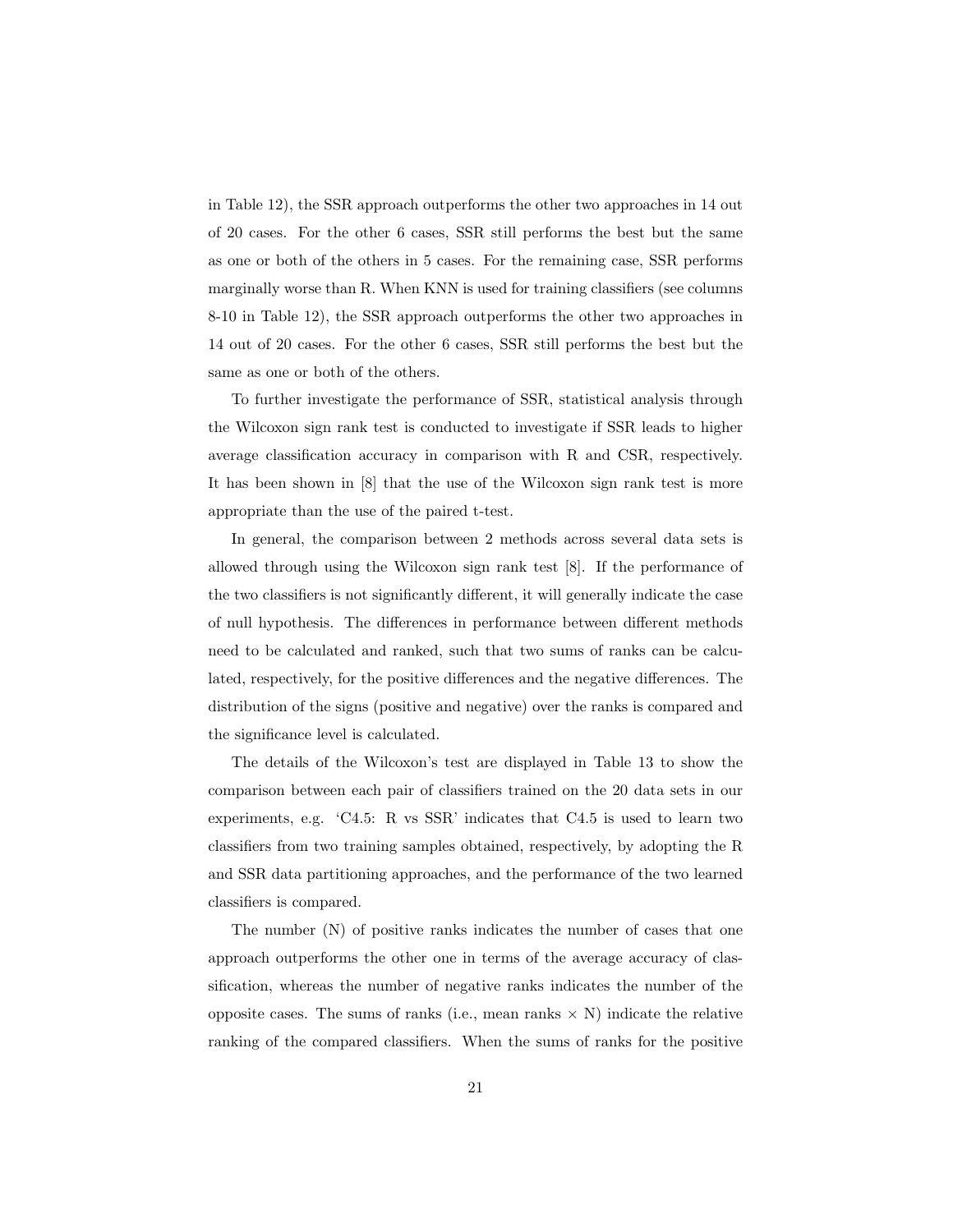Wilcoxon sign rank tests for average accuracy.

| Compared classifiers | Ranks          | ${\rm N}$      | Mean ranks     | Sum of ranks   | z-score          | p-value    |
|----------------------|----------------|----------------|----------------|----------------|------------------|------------|
| C4.5: R vs SSR       | Negative ranks | 17             | 10.68          | 181.50         | $-3.48$          | $p=0\%$    |
|                      | Positive ranks | $\overline{2}$ | 4.25           | 8.50           |                  |            |
|                      | <b>Ties</b>    | 1              |                |                |                  |            |
|                      | Total          | $20\,$         |                |                |                  |            |
| C4.5: CSR vs SSR     | Negative ranks | 14             | 9.07           | 127.00         | $\textbf{-3.05}$ | $p=0.10\%$ |
|                      | Positive ranks | $\overline{2}$ | $4.50\,$       | $9.00\,$       |                  |            |
|                      | <b>Ties</b>    | $\overline{4}$ |                |                |                  |            |
|                      | Total          | 20             |                |                |                  |            |
| $NB:$ R vs $SSR$     | Negative ranks | 18             | $10.25\,$      | 184.50         | $-3.60$          | $p=0\%$    |
|                      | Positive ranks | $\mathbf{1}$   | 5.50           | 5.50           |                  |            |
|                      | <b>Ties</b>    | $\mathbf{1}$   |                |                |                  |            |
|                      | Total          | $20\,$         |                |                |                  |            |
| NB: CSR vs SSR       | Negative ranks | 15             | 8.00           | 120.00         | $-3.41$          | $p=0\%$    |
|                      | Positive ranks | $\theta$       | $\overline{0}$ | $\overline{0}$ |                  |            |
|                      | <b>Ties</b>    | 5              |                |                |                  |            |
|                      | Total          | $20\,$         |                |                |                  |            |
| KNN: R vs $SSR$      | Negative ranks | 18             | 9.50           | 171.00         | $-3.70$          | $p=0\%$    |
|                      | Positive ranks | $\theta$       | $\theta$       | 0              |                  |            |
|                      | <b>Ties</b>    | $\overline{2}$ |                |                |                  |            |
|                      | Total          | $20\,$         |                |                |                  |            |
| KNN: CSR vs SSR      | Negative ranks | 15             | 8.00           | 120.00         | $-3.41$          | $p=0\%$    |
|                      | Positive ranks | $\Omega$       | $\theta$       | $\Omega$       |                  |            |
|                      | <b>Ties</b>    | 5              |                |                |                  |            |
|                      | Total          | $20\,$         |                |                |                  |            |

and negative ranks are very close in value, the difference between the compared classifiers is negligible, i.e., they have the similar performance. When one of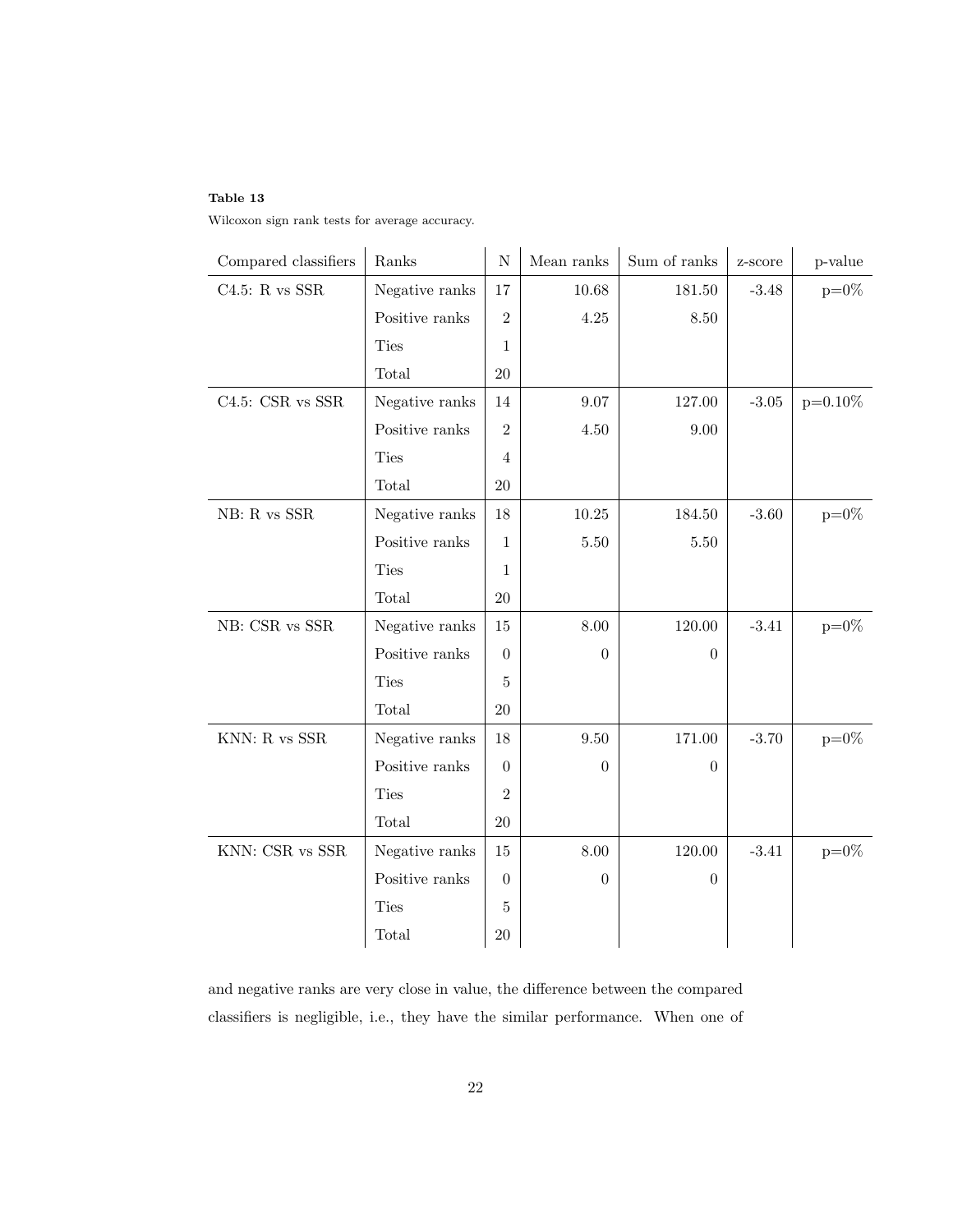the sums of ranks (either positive or negative) is considerably higher than the other, it is an indicator of a considerable difference; the level of significance of the difference is calculated using the z-score, based on the results on positive and negative ranks; The difference is significant if the p-value is less than 0.05.

For example, when comparing C4.5 using random partitioning  $(C4.5 R)$  with C4.5 using subclass-based semi-random partitioning (C4.5 SSR), the sum of negative ranks, i.e., 181.5, (indicating that the performance of C4.5 R is worse than the performance of C4.5 SSR) is much higher than the sum of positive ranks, i.e., 8.5, (indicating that the performance of C4.5 R is better than the performance of C4.5 SSR). The z-score (-3.48) and it's corresponding p-value  $(0\%)$  indicate that the C4.5 SSR performs significantly better than C4.5 R.

The results obtained through Wilcoxon rank test indicate the adequate condition of rejecting the null hypothesis is met, which means that the average accuracy obtained by adopting the SSR data partitioning approach is higher than the accuracy obtained by adopting each of the other approaches and that it is unlikely to get this difference by chance. In other words, the SSR data partitioning approach performs significantly better than the R and CSR approaches in terms of average accuracy.

From Table 14, we can see that in most cases, the proposed SSR data partitioning approach leads to smaller values of the standard deviation, in comparison with the R and CSR data partitioning approaches. As the partitioning process is repeated for each run, the standard deviation is an indicator of the influence of the partitioning process on the performance; a low standard deviation is an indicator of the consistency for the performance of the used learning algorithms (C4.5, NB and KNN) across the 10 runs.

In particular, when C4.5 is used for training classifiers (see columns 2-4 in Table 14), the SSR approach outperforms the other two approaches in 17 out of 20 cases. For the remaining 3 cases, the SSR approach performs marginally worse than the CSR approach. When NB is used for training classifiers (see columns 5-7 in Table 14), the SSR approach outperforms the other two approaches in 18 out of 20 cases. For the remaining 2 cases, the SSR approach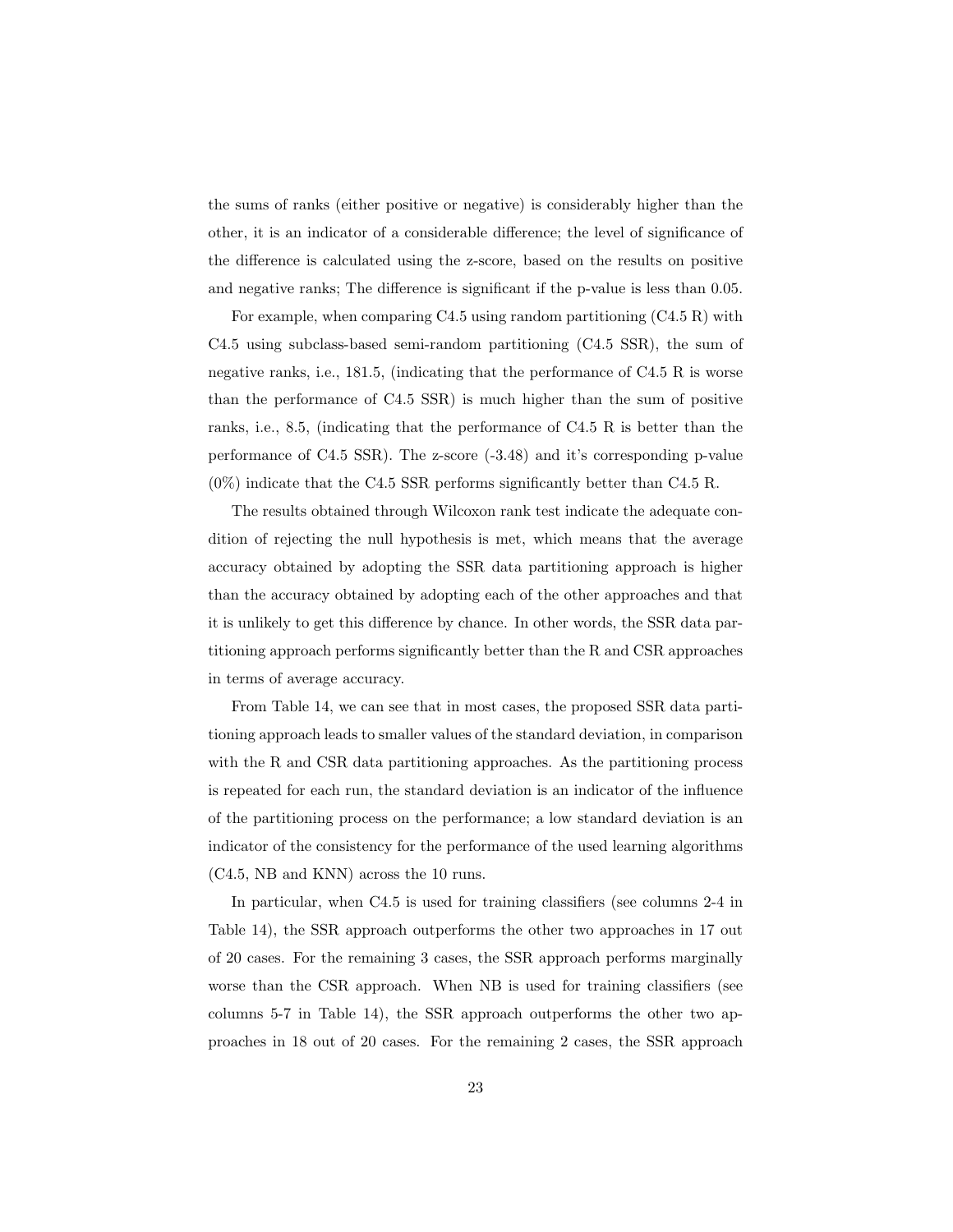Standard deviation

| Data sets    | C4.5I     | $C4.5$ II | $C4.5$ III | NB I     | NB II    | NB III   | KNN I     | KNN II   | KNN III  |
|--------------|-----------|-----------|------------|----------|----------|----------|-----------|----------|----------|
| Audiology    | 13.90%    | 2.32%     | 1.09%      | 13.63%   | 4.25%    | 1.61%    | 18.03%    | 3.91%    | $2.25\%$ |
| Autos        | 24.55%    | 8.80%     | 3.68%      | 21.80%   | 6.07%    | 2.97%    | 19.92%    | 5.40%    | $2.01\%$ |
| Breast-w     | 4.49%     | 1.21%     | 1.29%      | 4.40%    | 0.85%    | 1.96%    | 5.17%     | 1.37%    | $0.75\%$ |
| Colic        | 18.49%    | 3.27%     | $2.29\%$   | 19.20%   | 4.38%    | 3.10%    | 8.31%     | 2.40%    | $2.22\%$ |
| Dermatology  | 18.23%    | 2.52%     | 1.63%      | 22.63%   | 1.27%    | $0.80\%$ | 13.19%    | 1.62%    | $1.12\%$ |
| Diabetes     | 11.71%    | $2.44\%$  | 2.59%      | 8.82\%   | $2.81\%$ | $1.43\%$ | $8.21\%$  | $2.49\%$ | 1.84%    |
| Ecoli        | 23.73%    | 3.87%     | 3.91%      | 21.16%   | 2.65%    | 2.07%    | 18.62%    | 2.68%    | 1.96%    |
| Haberman     | 11.31%    | 4.34%     | 1.85%      | 7.30%    | 2.80%    | $0.98\%$ | 10.15%    | 4.04%    | 2.80%    |
| Heart-c      | 12.00%    | 5.09%     | 2.76%      | 7.72%    | 4.06%    | $2.53\%$ | 9.76%     | 3.34%    | $2.47\%$ |
| Heart-h      | 12.75%    | $4.11\%$  | 2.34%      | 8.78%    | 4.45\%   | 1.69%    | $9.95\%$  | $3.24\%$ | $2.02\%$ |
| Heart-stalog | 6.33%     | 4.35%     | $2.98\%$   | 12.54%   | 5.63%    | $2.82\%$ | 10.74%    | $4.64\%$ | $2.66\%$ |
| Hypothyroid  | $0.91\%$  | $0.20\%$  | 0.15%      | 2.19%    | $0.22\%$ | 0.31%    | 1.39%     | $0.29\%$ | $0.34\%$ |
| Iris         | 18.33\%   | 3.45\%    | 2.78%      | 16.62%   | 2.85\%   | 1.63%    | 18.83%    | $2.95\%$ | $1.52\%$ |
| Kr-vs-kp     | 1.97%     | 0.27%     | 0.19%      | 4.04%    | 1.25%    | 1.04%    | 5.10%     | 0.75%    | $0.58\%$ |
| Lymph        | 21.07%    | 5.28%     | 2.61%      | 12.83%   | 4.48%    | 2.38%    | 14.53%    | 6.33%    | $2.33\%$ |
| Sick         | 1.38%     | $0.56\%$  | $0.24\%$   | 2.85%    | 1.42%    | 0.65%    | 1.58%     | 0.54%    | $0.23\%$ |
| Soybean      | $22.64\%$ | 1.92\%    | $0.62\%$   | 15.35%   | 1.55%    | $0.63\%$ | 21.19%    | 1.18%    | $0.99\%$ |
| Spambase     | 4.98%     | $0.82\%$  | 0.37%      | $3.04\%$ | 1.09%    | $0.58\%$ | $2.30\%$  | $0.59\%$ | $0.49\%$ |
| Vowel        | 14.31\%   | $3.40\%$  | $2.62\%$   | 13.32%   | $3.34\%$ | 1.86%    | $22.05\%$ | $3.62\%$ | $2.07\%$ |
| Vote         | 5.27%     | 2.01%     | 1.21%      | 5.40%    | 2.09%    | 1.54%    | 5.83%     | 1.59%    | 1.35%    |

performs marginally worse than the CSR approach. When KNN is used for training classifiers (see columns 8-10 in Table 14), the SSR approach outperforms the other two approaches in 19 out of the 20 cases. For the remaining case, the SSR approach performs marginally worse than the CSR approach.

In order to investigate in more depth the performance of the SSR approach, statistical analysis is conducted again through the Wilcoxon sign rank test to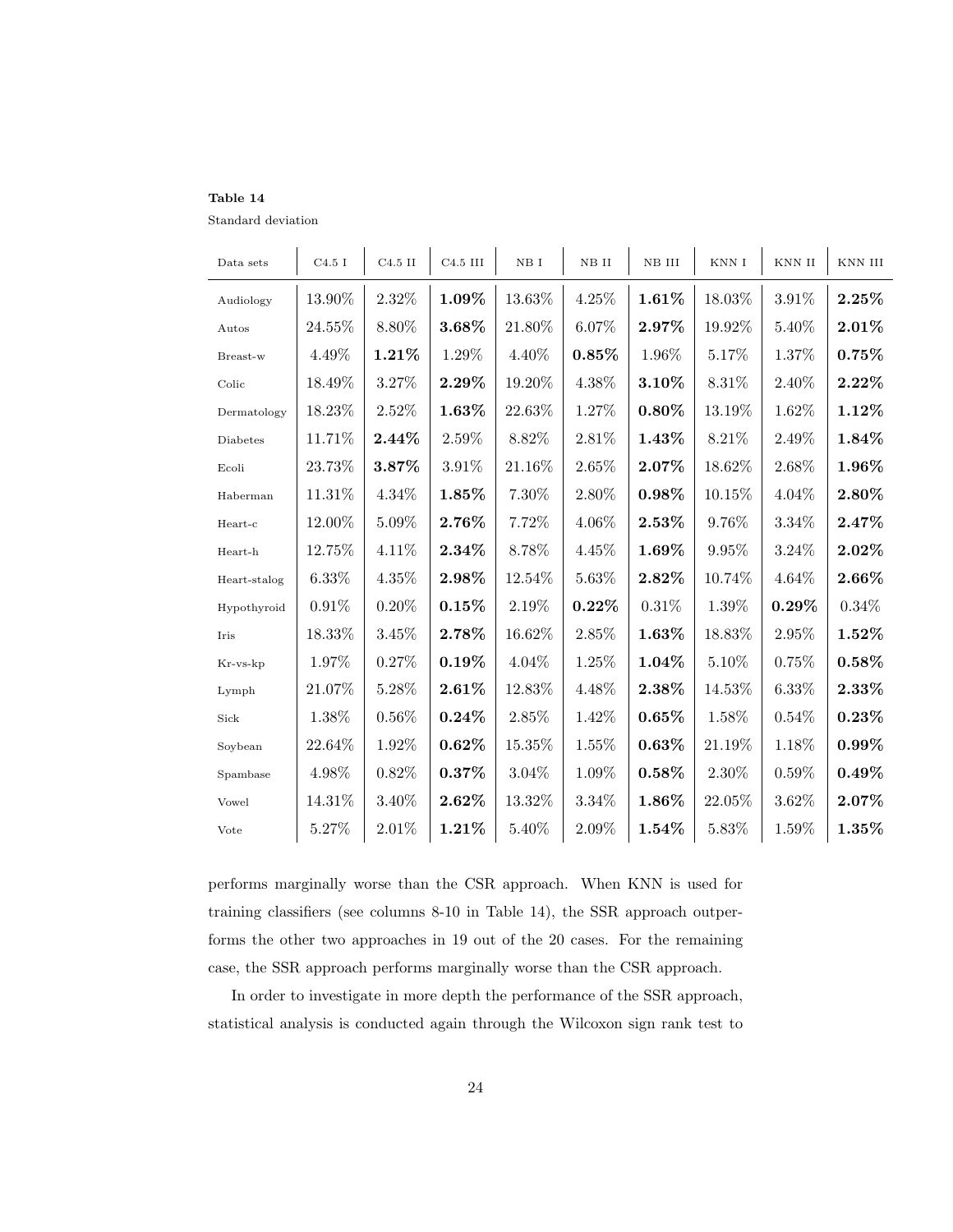investigate if SSR leads to a lower standard deviation in comparison with R and CSR, respectively. The results are shown in Table 15. In this table, the number (N) of positive ranks indicates the number of cases that one approach shows a higher standard deviation than the other one, whereas the number of negative ranks indicates the number of the opposite cases. For example, when comparing the R and SSR data partitioning approaches in terms of their impacts on the standard deviation of the classification performance of C4.5, i.e., C4.5: R vs SSR, the results show that the number of negative ranks is 0 and the number of positive ranks is 20, which indicate that the standard deviation obtained by using the R approach is higher than the one obtained by using the proposed SSR approach in all the 20 cases.

The Wilcoxon rank test results shown in Table 15 indicate the adequate condition of rejecting the null hypothesis is fulfilled, which means that the standard deviation obtained by adopting the proposed SSR data partitioning approach is lower than the standard deviation obtained by adopting each of the other two approaches and that it is unlikely to get this difference by chance. In other words, the SSR data partitioning approach performs significantly better than the R and CSR data partitioning approaches in terms of standard deviation.

Through looking at the results shown in Tables 12-15, we can see that the proposed SSR approach leads to significant improvements of the average accuracy and considerable reduction of the standard deviation in comparison with the R and CSR approaches. The results also show that in some cases SSR and CSR perform very similarly or even the same, e.g., on the 'Dermatology' and 'Diabetes' data sets. The above phenomenon could be partially explained by the argumentation made in Section 3.2 that if decision tree learning leads to only one rule for each class then SSR and CSR would make no difference in terms of the partitioning strategy and thus lead to very similar or even the same accuracy of classification. Furthermore, there are also some cases that the three data partitioning approaches (R, CSR and SSR) all perform very similarly or even the same, e.g., on the 'Breast-w', 'Hypothyroid' and 'Sick' data sets. The above phenomenon is very likely due to the case that the original data set is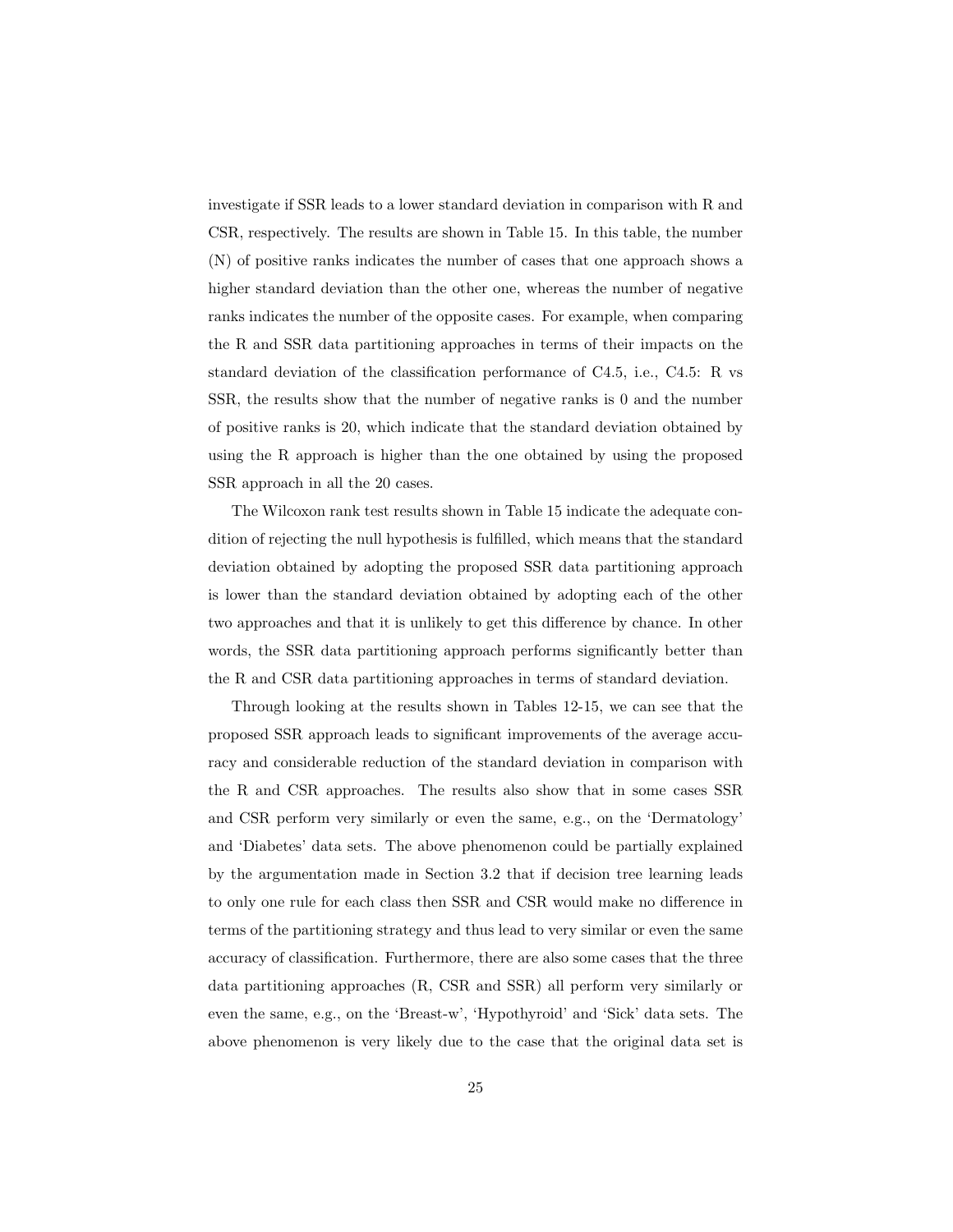Wilcoxon sign rank tests for standard deviation

| Compared classifiers | Ranks          | $\mathbf N$      | Mean ranks     | Sum of ranks   | z-score  | p-value        |
|----------------------|----------------|------------------|----------------|----------------|----------|----------------|
| C4.5: R vs SSR       | Negative ranks | $\overline{0}$   | $\overline{0}$ | $\overline{0}$ | 3.92     | $p=0\%$        |
|                      | Positive ranks | 20               | 10.50          | 210.00         |          |                |
|                      | <b>Ties</b>    | $\overline{0}$   |                |                |          |                |
|                      | Total          | $20\,$           |                |                |          |                |
| $C4.5:$ CSR vs SSR   | Negative ranks | 3                | 3.33           | 10.00          | $3.55\,$ | $p=0\%$        |
|                      | Positive ranks | 17               | 11.77          | 200.00         |          |                |
|                      | <b>Ties</b>    | $\theta$         |                |                |          |                |
|                      | Total          | $20\,$           |                |                |          |                |
| $NB:$ R vs $SSR$     | Negative ranks | $\Omega$         | $\Omega$       | $\Omega$       | 3.92     | $\text{p=0}\%$ |
|                      | Positive ranks | $20\,$           | $10.50\,$      | 210.00         |          |                |
|                      | Ties           | $\theta$         |                |                |          |                |
|                      | Total          | $20\,$           |                |                |          |                |
| $NB:$ CSR vs $SSR$   | Negative ranks | $\overline{2}$   | 5.00           | 10.00          | 3.55     | $p=0\%$        |
|                      | Positive ranks | 18               | 11.11          | 200.00         |          |                |
|                      | Ties           | $\theta$         |                |                |          |                |
|                      | Total          | 20               |                |                |          |                |
| $KNN: R$ vs $SSR$    | Negative ranks | $\theta$         | $\Omega$       | $\overline{0}$ | 3.92     | $p=0\%$        |
|                      | Positive ranks | $20\,$           | 10.50          | 210.00         |          |                |
|                      | Ties           | $\theta$         |                |                |          |                |
|                      | Total          | 20               |                |                |          |                |
| KNN: CSR vs SSR      | Negative ranks | $\mathbf{1}$     | 1.00           | 1.00           | 3.88     | $p=0\%$        |
|                      | Positive ranks | 19               | $11.00\,$      | 209.00         |          |                |
|                      | <b>Ties</b>    | $\boldsymbol{0}$ |                |                |          |                |
|                      | Total          | 20               |                |                |          |                |

already nicely cleaned and sufficiently representative, i.e., for each class in the data set, the instances are located closely and random partitioning is not likely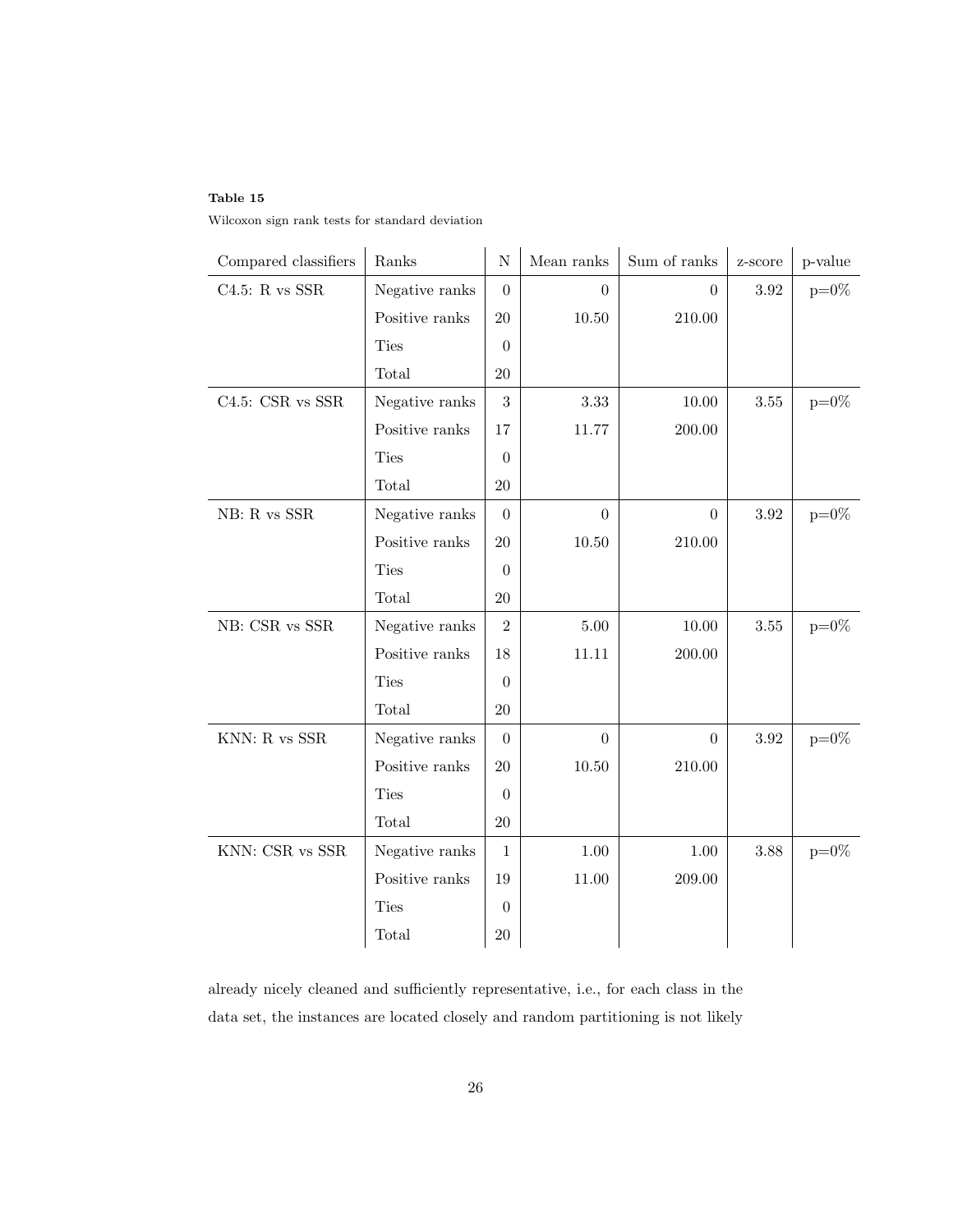to lead to negative impacts from breaking the balance level of the training data.

In addition, the results show that the impact of adopting the SSR data partitioning approach in several cases is different when different learning algorithms are used to train classifiers. For example, for the 'Lympth' data set, the SSR approach leads to considerable advances in the classification accuracy when C4.5 and KNN are used for training classifiers, whereas the SSR approach leads to a much smaller improvement of the classification accuracy when NB is used for training classifiers. The above phenomenon is likely due to the case that different learning algorithms have different suitability for training classifiers on the same data set.

In order to analyze in more depth the impact of the proposed semi-random data partitioning approach, we present additional results shown in Table 16. As emphasized in Section 3.1, decision tree learning may lead to three different cases, where Case 1 represents the ideal outcome that a training subset covered by a branch of the trained decision tree contains instances that all belong to the same class; both Case 2 and Case 3 represent unexpected outcomes, which indicate that a training subset covered by a tree branch contains instances that belong to different classes.

From Table 16, we can see that the percentage of Case 1 is higher than 80% on eight data sets, i.e., 'Audiology', 'Colic', 'Dermatology', 'Hypothyroid', 'Iris', 'Lymph', 'Sick' and 'Vote', which indicates that the eight trained decision trees well fit the eight data sets, respectively. According to the results shown in Table 12 on some of the above data sets, e.g., the 'Audiology' and 'Colic' data sets, we can see that the use of the proposed partitioning approach generally results in a considerable improvement of the average classification accuracy, in comparison with the other two partitioning approaches.

Furthermore, the results show again different impacts of the proposed semirandom data partitioning approach on the classification performance of C4.5, NB and KNN on different data sets. For example, on the 'Audiology', 'Colic', 'Lymph' and 'Vowel' data sets, the proposed data partitioning approach leads to a considerable improvement of the average accuracy for at least two of the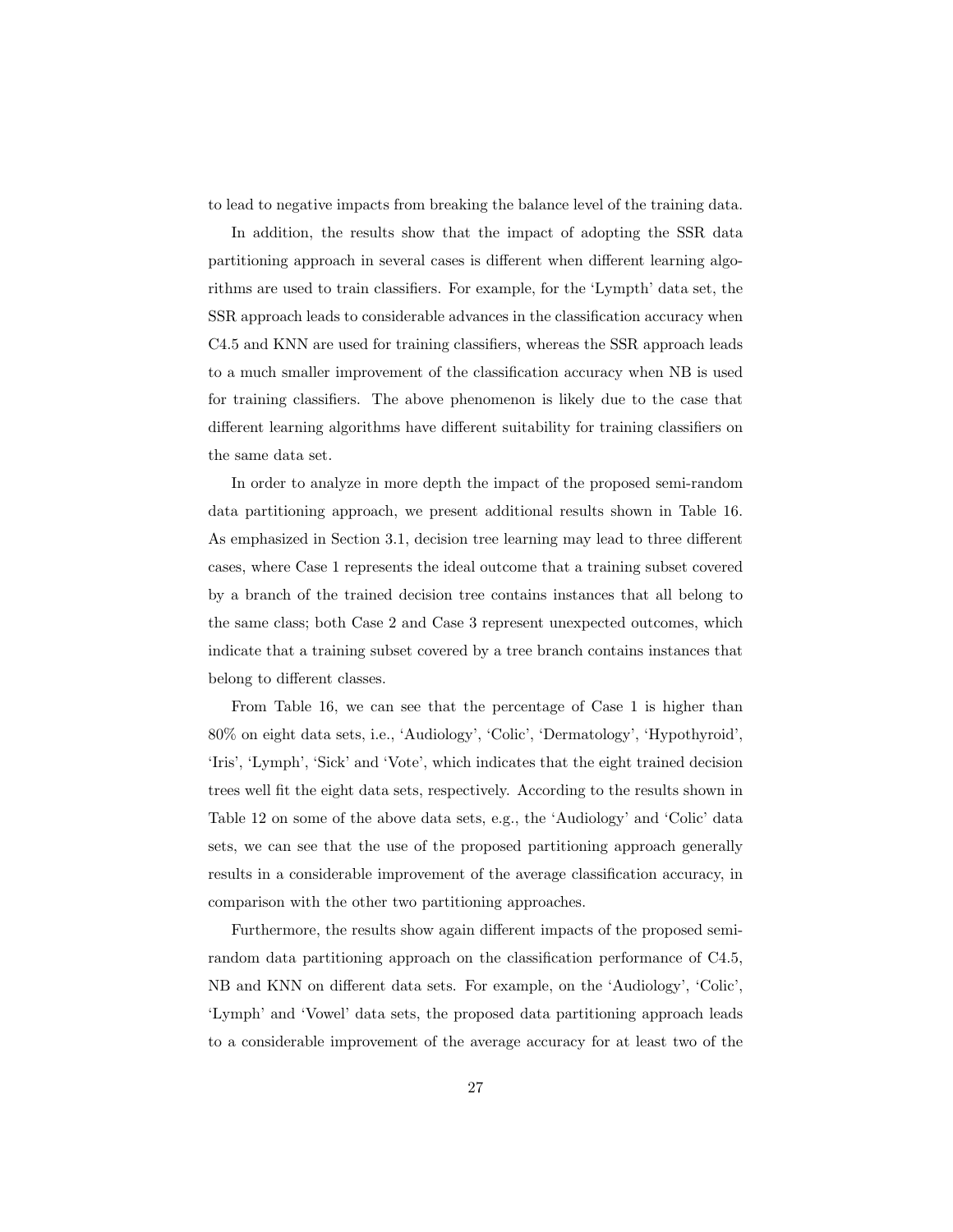| Distribution among different cases of decision tree learning |  |
|--------------------------------------------------------------|--|
|--------------------------------------------------------------|--|

| Data sets     | Percentage of | Percentage of | Percentage of |  |
|---------------|---------------|---------------|---------------|--|
|               | $\rm Case\ 1$ | Case 2        | $\rm Case~3$  |  |
| Audiology     | 86.15%        | $0\%$         | 13.85%        |  |
| Autos         | 65.22%        | 15.22%        | 19.56%        |  |
| Breast-w      | 70.00%        | $30.00\%$     | $0\%$         |  |
| Colic         | 87.50%        | $10.00\%$     | 2.50%         |  |
| Dermatology   | 96.15%        | $0\%$         | 3.85%         |  |
| Diabetes      | 44.44%        | 55.56%        | $0\%$         |  |
| Ecoli         | $25.00\%$     | 12.50%        | 62.50%        |  |
| Haberman      | $21.43\%$     | 78.57%        | $0\%$         |  |
| Heart-c       | 64.71%        | 35.29%        | $0\%$         |  |
| Heart-h       | 64.71%        | $0\%$         | 35.29%        |  |
| Heart-statlog | 71.43%        | 21.43%        | 7.14%         |  |
| Hypothyroid   | 82.14%        | $0\%$         | 17.86%        |  |
| Iris          | 80.00%        | 20.00%        | $0\%$         |  |
| Kr-vs-kp      | 76.32%        | 2.63%         | $21.05\%$     |  |
| Lymph         | 89.29%        | 3.57%         | 7.14%         |  |
| Sick          | $80.00\%$     | $0\%$         | $20.00\%$     |  |
| Soybean       | 78.43%        | 1.96%         | 19.61%        |  |
| Spambase      | 87.93%        | 3.45%         | 8.62%         |  |
| Vowel         | 29.63%        | 14.81%        | 55.56%        |  |
| Vote          | 88.24%        | 11.76%        | $0\%$         |  |

above three learning algorithms. On the 'Dermatology' data set, a larger improvement of the average accuracy is achieved for C4.5, NB and KNN through using the proposed data partitioning approach, in comparison with the random data partitioning approach, but the improvement of the average accuracy is very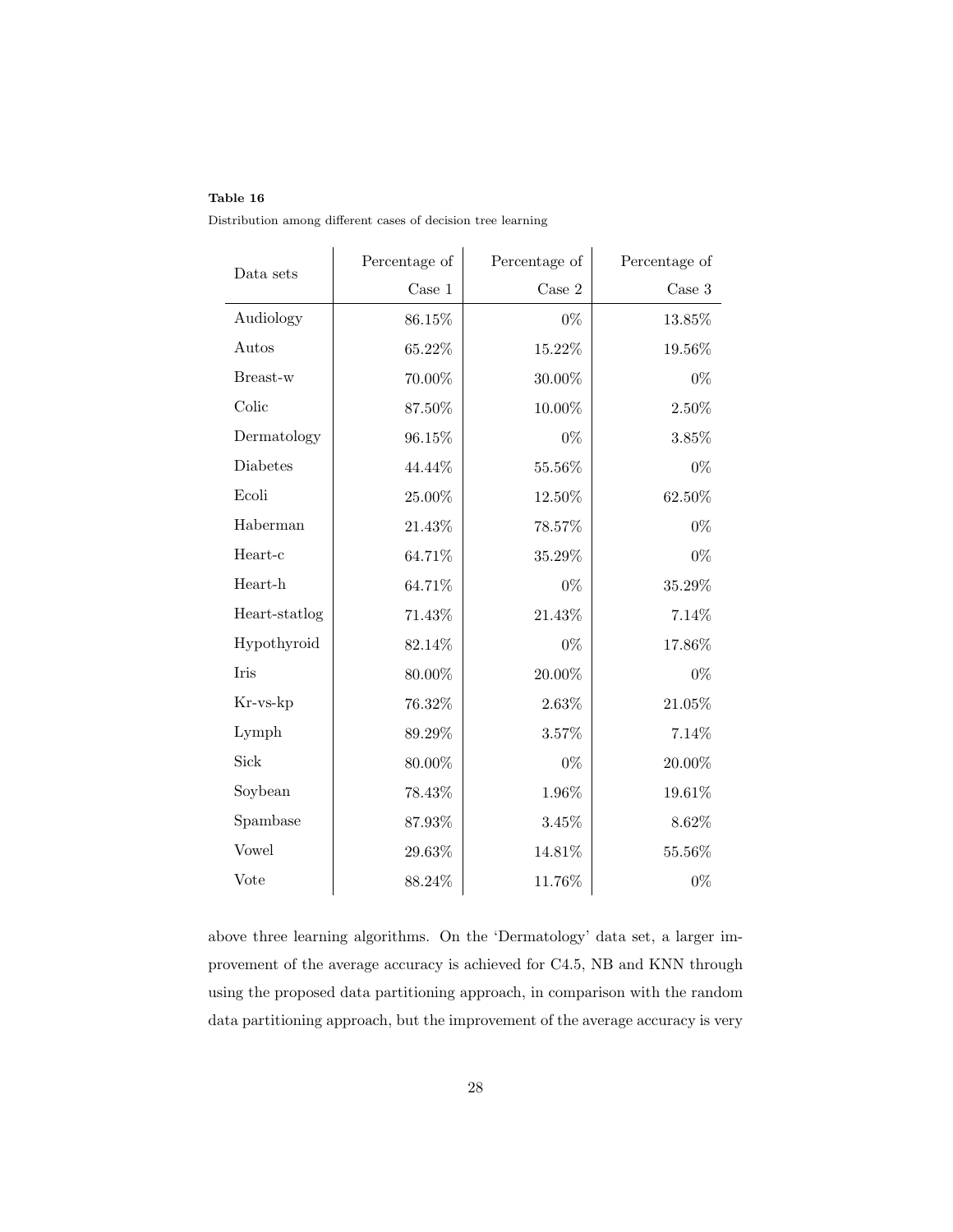small (only  $1\%$ ), in comparison with the class-based random data partitioning approach. On the 'Hypothyroid', 'Iris', 'Sick' and 'Vote' data sets, the proposed data partitioning approach results in a very small or even no improvement of the average accuracy for C4.5, NB and KNN, in comparison with the better performing one of the other two approaches of data partitioning. The results on the above four data sets indicate that there is no much space for achieving significant advances in the average accuracy through adopting the proposed data partitioning approach, when the average accuracy is already high enough (above 90%) through adopting the other two approaches of data partitioning.

There are several cases that the percentage of Case 1 is not so high (about 65%) but the adoption of the proposed data partitioning approach still leads to considerable advances in the classification performance. For example, on the 'Autos' data set, the proposed data partitioning approach leads to a significant improvement of the average accuracy for C4.5, NB and KNN, comparing with the other two approaches of data partitioning. As mentioned in [25, 29], Case 2 and Case 3 may result from the two situations of decision tree learning as follows: (1) The training set contains noise; (2) The set of attributes is not enough to fully distinguish instances of different classes and additional attributes are needed to grow the decision tree. The second situation may not necessarily result in a negative impact on decision tree learning but may also be helpful for avoiding the case of overfitting. From the above viewpoint, the increase of the percentage of Case 2 and Case 3 may not be a negative point against the effectiveness of the proposed data partitioning approach. In other words, the phenomenon on the 'Autos' data set is likely due to the possibility that Case 2 and Case 3 result from the above mentioned second situation of decision tree learning and lead to positive impacts on the effectiveness of the proposed approach.

Moreover, on the 'Diabetes', 'Ecoli', 'Haberman' and 'Vowel' data sets, the percentage of Case 1 is very low (no greater than 50%). On the 'Ecoli' and 'Vowel' data sets, the proposed data partitioning approach leads to a considerable improvement of the average accuracy for C4.5, NB and KNN in comparison with the other two approaches of data partitioning, while the percentage of Case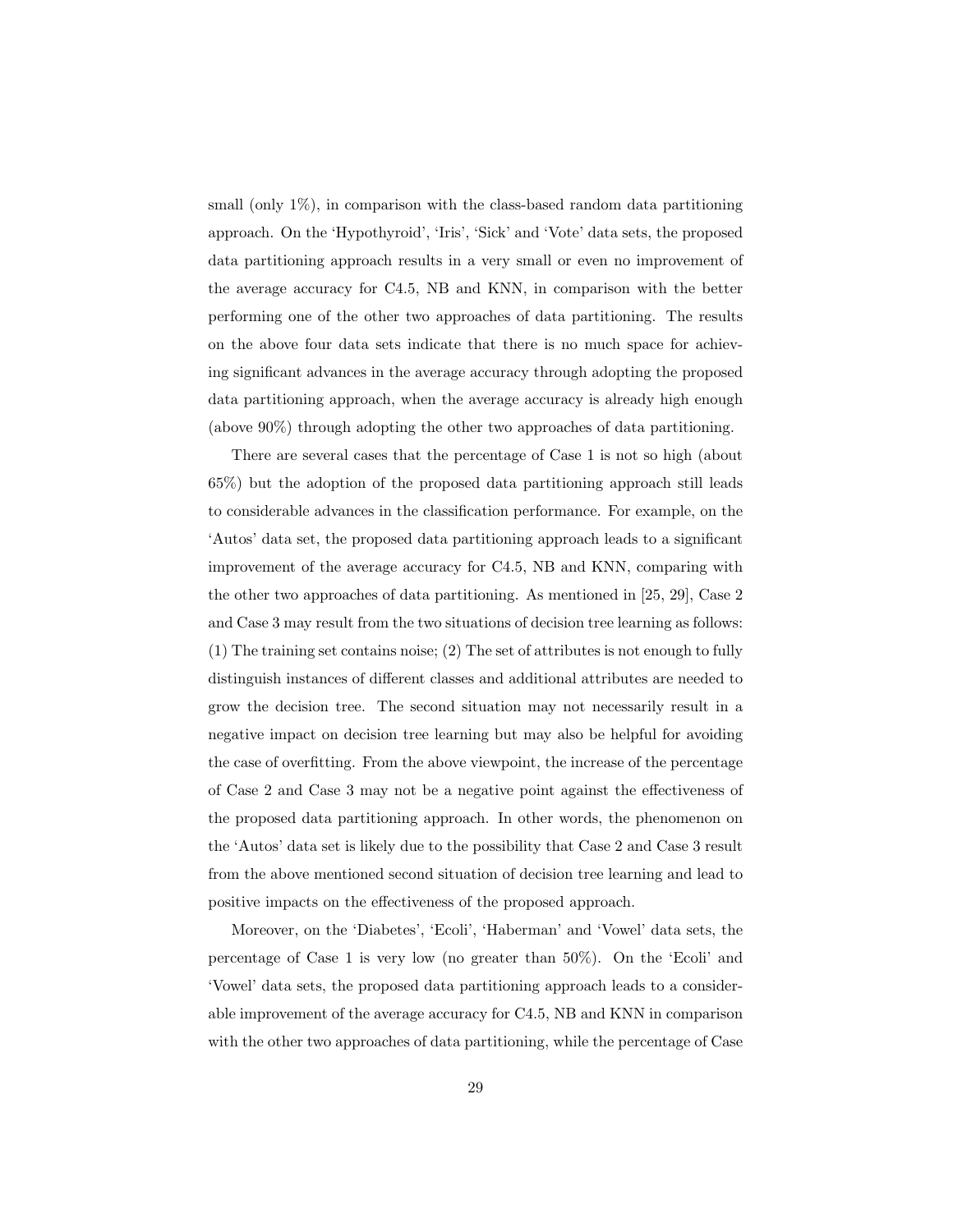3 is higher (above 55%). In contrast, the proposed data partitioning approach leads to a small improvement of the average accuracy for the above three learning algorithms on the 'Diabetes' set and even leads to a small drop in the average accuracy for two of the three learning algorithms on the 'Haberman' data set, while the percentage of Case 2 is much higher (above 55%) on the two data sets. The above description indicates the point that Case 3 seems to be more likely to result in a positive impact than Case 2 on the effectiveness of the proposed data partitioning approach, which is worthy of future research in more depth.

#### 5. Conclusions

In this paper, we have proposed a subclass-based approach of semi-random data partitioning, which outperforms the random data partitioning approach and the class-based approach of semi-random partitioning in most cases according to the experimental results shown in Section 4. We have also identified that the random data partitioning approach can result in two issues: class imbalance and sample representativeness. Although the class imbalance issue can be addressed by using the class-based approach of semi-random partitioning, the sample representativeness issue still needed to be addressed leading to the subclass-based approach of semi-random data partitioning proposed in this paper. We have also proved through the experiments that the proposed approach of semi-random data partitioning not only keeps the class balance of both the training data and the test data but also improves the sample representativeness, leading to a more effective judgment of the learning ability of an algorithm and a significant improvement of the classification performance.

On the other hand, we have identified that the random data partitioning approach is likely to result in a high variance of classification performance when the same learning algorithm is used on the same data set with different training/test partitions. We have also proved through the experiments that the use of the two semi-random data partitioning approaches result in significant reduction of the variance in comparison with the use of the random data partitioning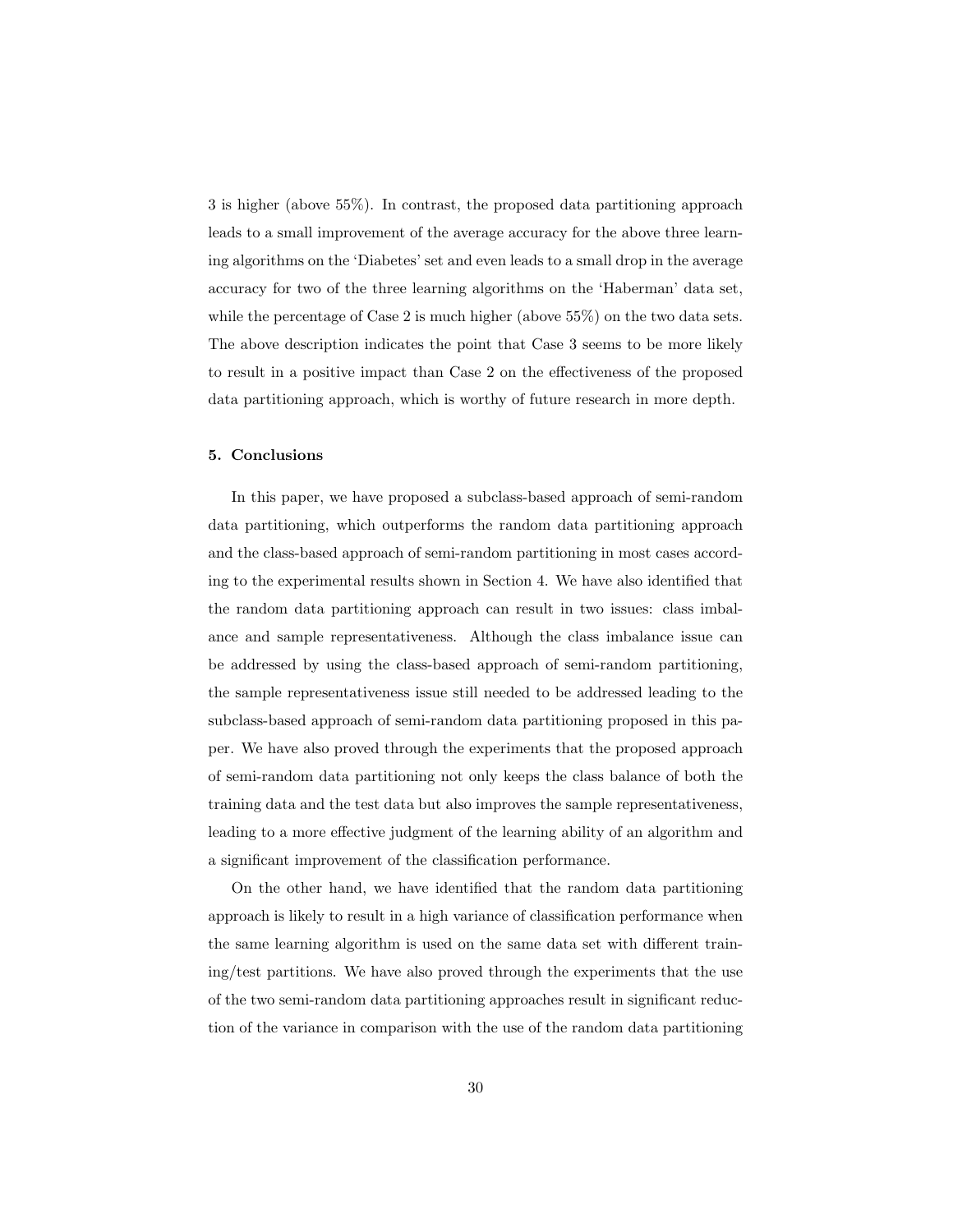approach. The experimental results show that the proposed subclass-based approach of semi-random data partitioning leads to further reduction of the variance in comparison with the class-based approach in most cases.

In the future, we will investigate clustering techniques [3, 4, 5, 6, 13, 19, 34] towards decomposing big data into multiple contexts, such that the training data obtained within each cluster can be more representative in the corresponding context. It is also worth to investigate granular computing techniques [7, 14, 31, 35, 41, 44] for the decomposition of each class in more depth [20, 22, 24, 30], towards further improvements of sample representativeness.

#### Acknowledgements

This work is supported by the University of Portsmouth, UK, under the Research Development Fund, and is supported by the Ministry of Science and Technology, Republic of China, under Grant MOST 107-2221-E-011-122 -MY2.

#### References

- [1] P. Branco, L. Torgo, R. P. Ribeiro, A survey of predictive modeling on imbalanced domains, ACM Computing Surveys 49 (2) (2016) 31.
- [2] J. Cendrowska, Prism: An algorithm for inducing modular rules, International Journal of Man-Machine Studies 27 (1987) 349–370.
- [3] S. M. Chen, Y. C. Chang, Multi-variable fuzzy forecasting based on fuzzy clustering and fuzzy rule interpolation techniques, Information Sciences 180 (24) (2010) 4772–4783.
- [4] S. M. Chen, H. R. Hsiao, A new method to estimate null values in relational database systems based on automatic clustering techniques, Information Sciences 169 (1-2) (2005) 47–69.
- [5] S. M. Chen, K. Tanuwijaya, Fuzzy forecasting based on high-order fuzzy logical relationships and automatic clustering techniques, Expert Systems with Applications 38 (12) (2011) 15425–15437.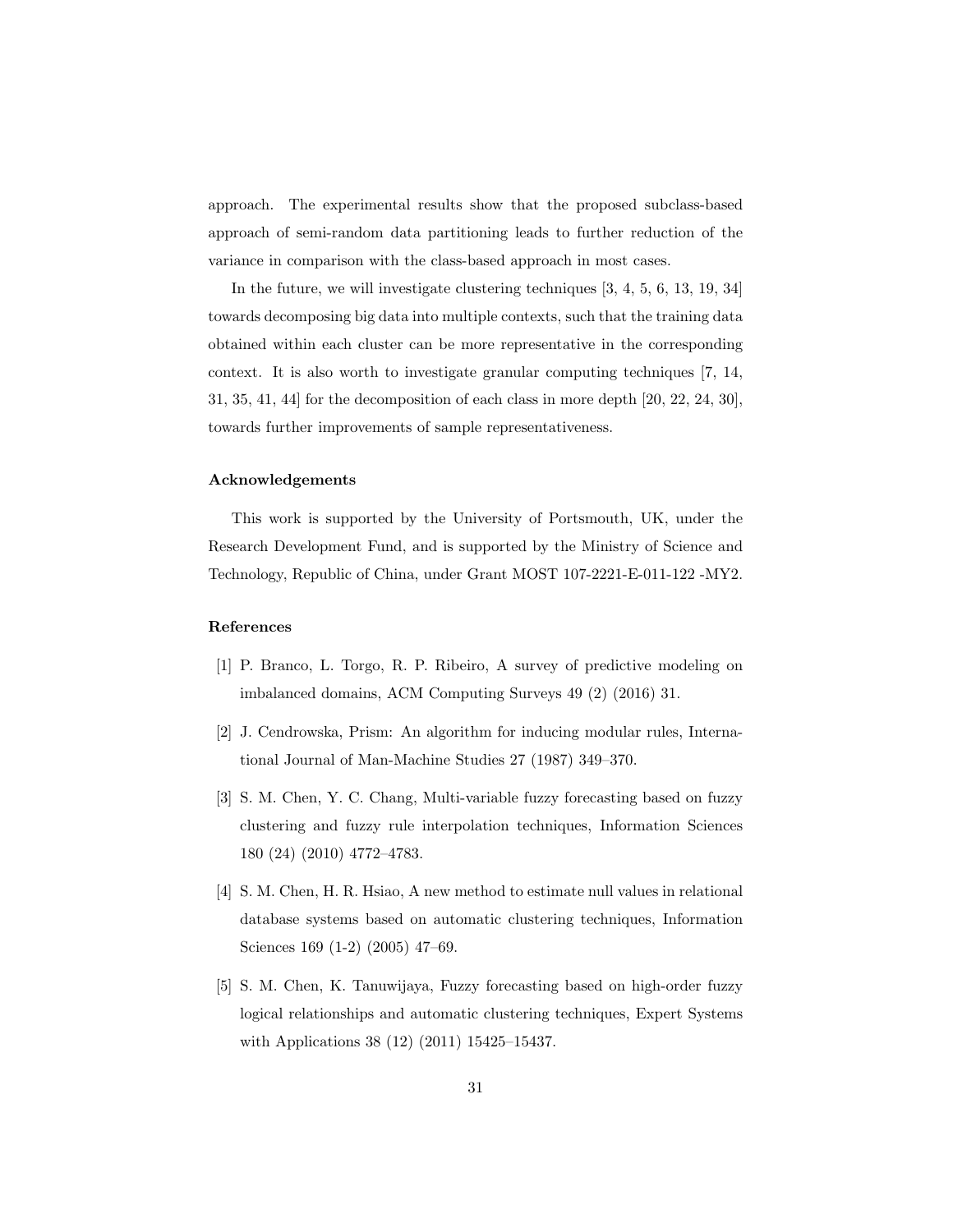- [6] S. M. Chen, N. Y. Wang, J. S. Pan, Forecasting enrollments using automatic clustering techniques and fuzzy logical relationships, Expert Systems with Applications 36 (8) (2009) 11070–11076.
- [7] G. D'Aniello, A. Gaeta, V. Loia, F. Orciuoli, A granular computing framework for approximate reasoning in situation awareness, Granular Computing 2 (3) (2018) 141–158.
- [8] J. Demšar, Statistical comparisons of classifiers over multiple data sets, Journal of Machine learning research 7 (2006) 1–30.
- [9] P. A. Devijver, Pattern Recognition: A Statistical Approach, Prentice-Hall, London, 1982.
- [10] M. S. Esfahani, E. R. Dougherty, Effect of separate sampling on classification accuracy, Bioinformatics 30 (2) (2014) 242–250.
- [11] E. Frias-Martinez, S. Y. Chen, X. Liu, Survey of data mining approaches to user modeling for adaptive hypermedia, IEEE Transactions on Systems, Man, and Cybernetics, Part C (Applications and Reviews) 36 (6) (2006) 734–749.
- [12] S. Geisser, Predictive Inference, Chapman and Hall, New York, 1993.
- [13] Y. J. Horng, S. M. Chen, Y. C. Chang, C. H. Lee, A new method for fuzzy information retrieval based on fuzzy hierarchical clustering and fuzzy inference techniques, IEEE Transactions on Fuzzy Systems 13 (2) (2005) 216–228.
- [14] B. Huang, H. Li, Distance-based information granularity in neighborhoodbased granular space, Granular Computing 3 (1) (2018) 75–92.
- [15] R. Kohavi, A study of cross-validation and bootstrap for accuracy estimation and model selection, in: Proceedings of the Fourteenth International Joint Conference on Artificial Intelligence, Morgan Kaufmann, San Mateo, CA, 1137–1143, 1995.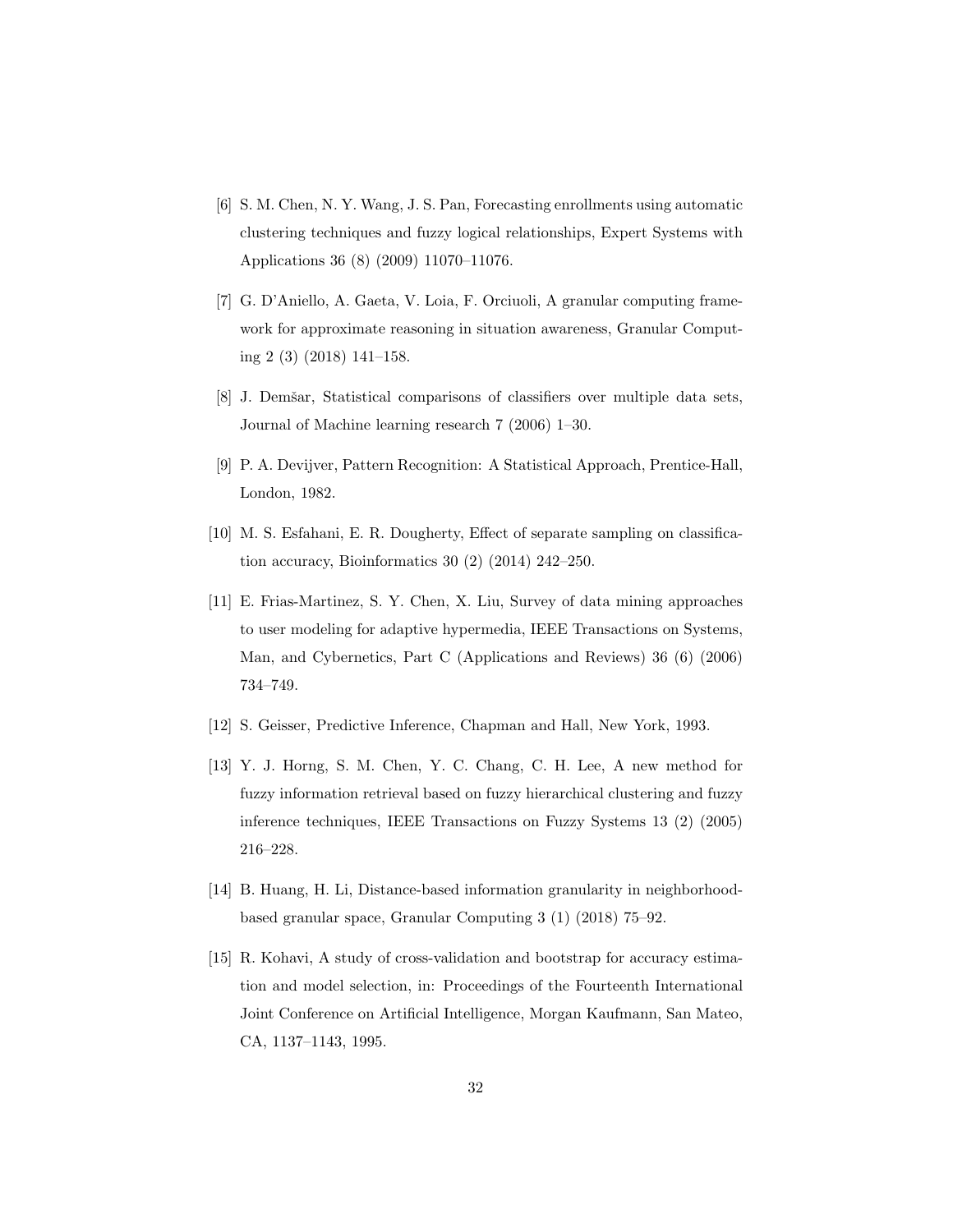- [16] I. Kononenko, M. Kukar, Machine Learning and Data Mining: Introduction to Principles and Algorithms, Horwood Publishing Limited, Chichester, West Sussex, 2007.
- [17] K. Lang, E. Liberty, K. Shmakov, Stratified sampling meets machine learning, in: Proceedings of the 33rd International Conference on Machine Learning, JMLR.org, New York, 2320–2329, 2016.
- [18] M. Lichman, UCI Machine Learning Repository, http://archive.ics.uci.edu/ml, 2013.
- [19] P. Lingras, F. Haider, M. Triff, Granular meta-clustering based on hierarchical, network, and temporal connections, Granular Computing 1 (1) (2016) 71–92.
- [20] H. Liu, M. Cocea, Fuzzy information granulation towards interpretable sentiment analysis, Granular Computing 2 (4) (2017) 289–302.
- [21] H. Liu, M. Cocea, Semi-Random partitioning of data into training and test Sets in granular computing context, Granular Computing 2 (4) (2017) 357–386.
- [22] H. Liu, M. Cocea, Granular Computing Based Machine Learning: A Big Data Processing Approach, Springer, Berlin, 2018.
- [23] H. Liu, M. Cocea, Induction of classification rules by Gini-Index based rule generation, Information Sciences 436-437 (2018) 227–246.
- [24] H. Liu, M. Cocea, W. Ding, Multi-Task learning for intelligent data processing in granular computing context, Granular Computing 3 (3) (2018) 257–273.
- [25] H. Liu, A. Gegov, Induction of modular classification rules by information entropy based rule generation, in: V. Sgurev, R. R. Yager, J. Kacprzyk, V. Jotsov (Eds.), Innovative Issues in Intelligent Systems, vol. 623, 217–230, 2016.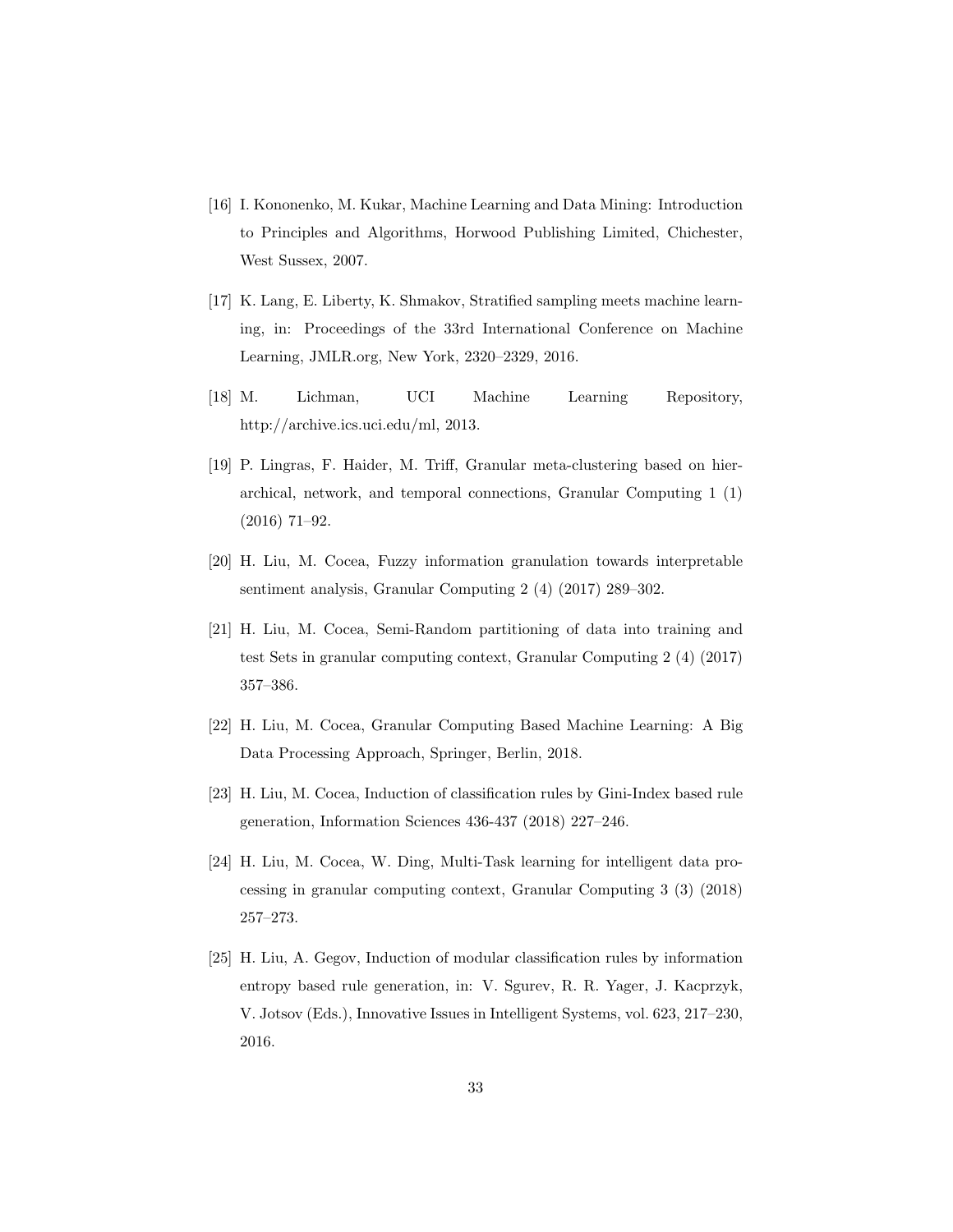- [26] H. Liu, A. Gegov, M. Cocea, Generation of classification rules, in: Rule Based Systems for Big Data: A Machine Learning Approach, vol. 13, 29– 42, 2016.
- [27] H. Liu, A. Gegov, M. Cocea, Rule Based Systems for Big Data: A Machine Learning Approach, Springer, Switzerland, 2016.
- [28] H. Liu, A. Gegov, M. Cocea, Unified framework for control of machine learning tasks towards effective and efficient processing of big Data, in: Data Science and Big Data: An Environment of Computational Intelligence, Springer, Switzerland, 123–140, 2017.
- [29] H. Liu, A. Gegov, F. Stahl, Categorization and construction of rule based systems, in: 15th International Conference on Engineering Applications of Neural Networks, Sofia, Bulgaria, 183–194, 2014.
- [30] H. Liu, L. Zhang, Fuzzy rule-based systems for recognition intensive classification in granular computing context, Granular Computing 3 (4) (2018) 355–365.
- [31] Q. Liu, Q. Liu, L. Yang, G. Wang, A multi-granularity collective behavior analysis approach for online social networks, Granular Computing 3 (4) (2018) 333–343.
- [32] E. J. Parish, K. Duraisamy, A paradigm for data-driven predictive modeling using field inversion and machine learning, Journal of Computational Physics 305 (2016) 758–774.
- [33] J. Patel, S. Shah, P. Thakkar, K. Kotecha, Predicting stock and stock price index movement using trend deterministic data preparation and machine learning techniques, Expert Systems with Applications 42 (1) (2015) 259– 268.
- [34] G. Peters, R. Weber, DCC: a framework for dynamic granular clustering, Granular Computing 1 (1) (2016) 1–11.